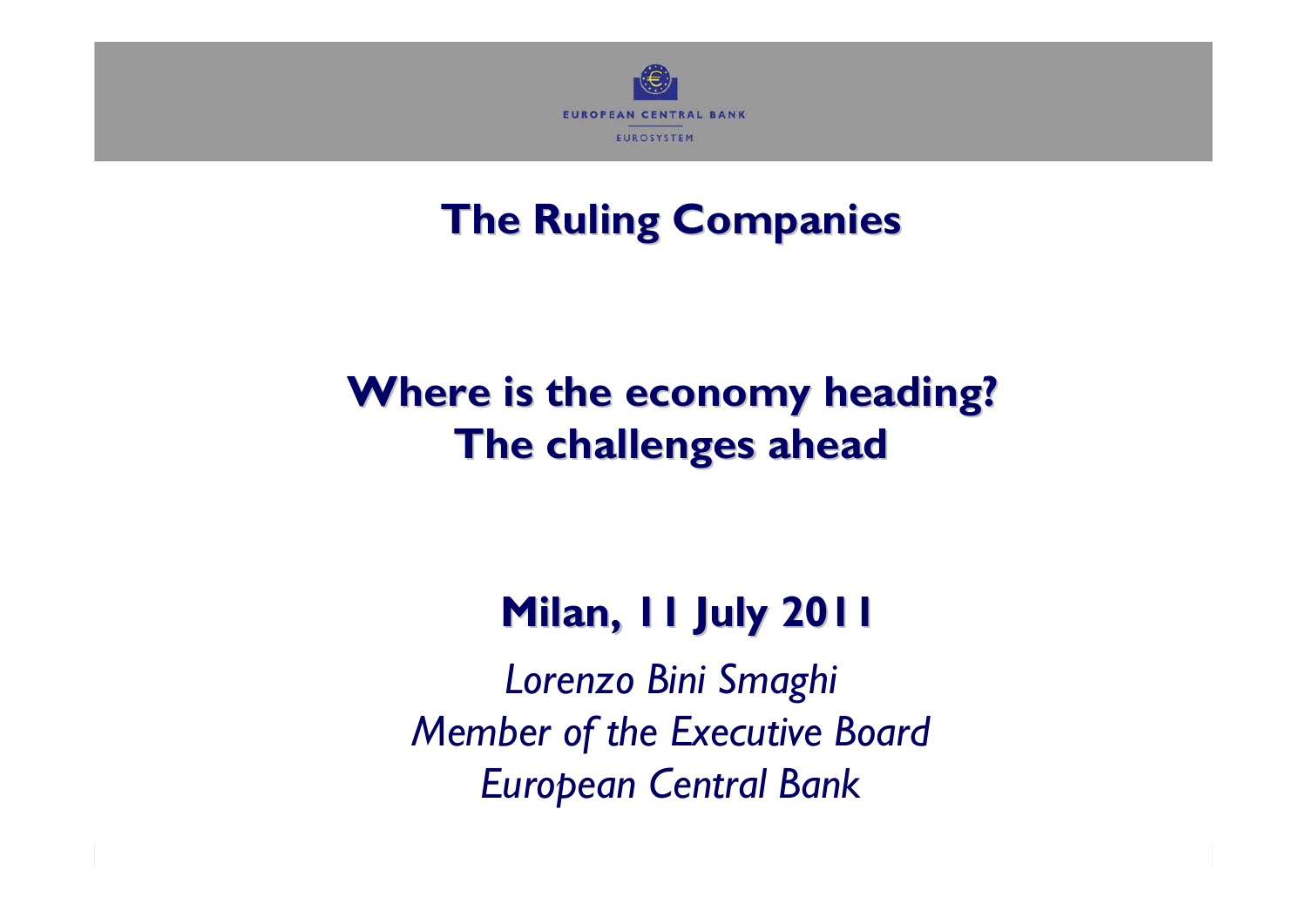### **Growth is recovering at an uneven pace**

*(Real GDP, Index: 2008 =100)*



*Source: European Commission projections (Spring 2011). Latest actual data 2010. Dotted lines indicate projections.*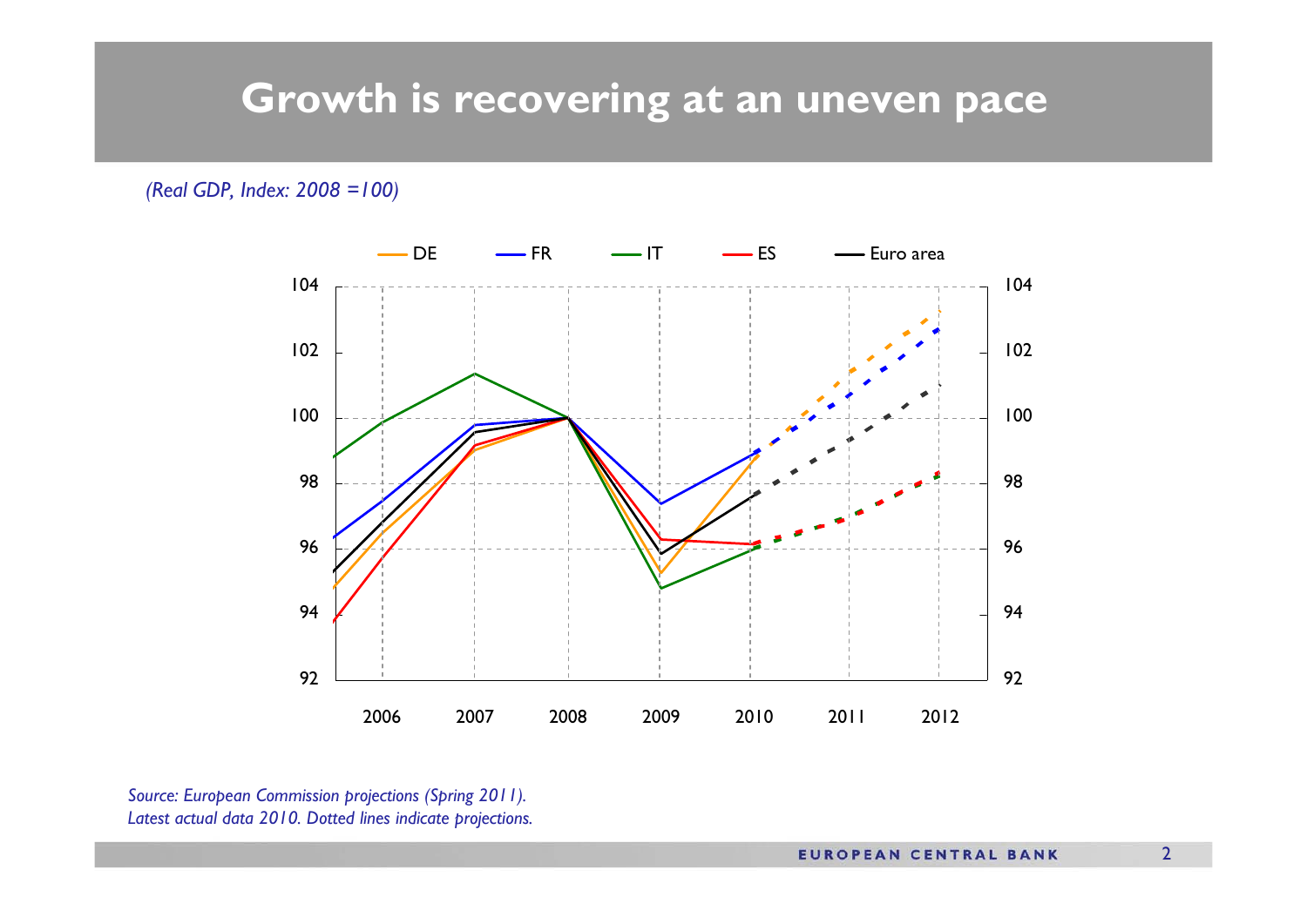### **With different trends**

*(Real GDP, Index: 2000 =100)*



*Source: European Commission projections (Spring 2011). Latest actual data 2010. Dotted lines indicate projections.*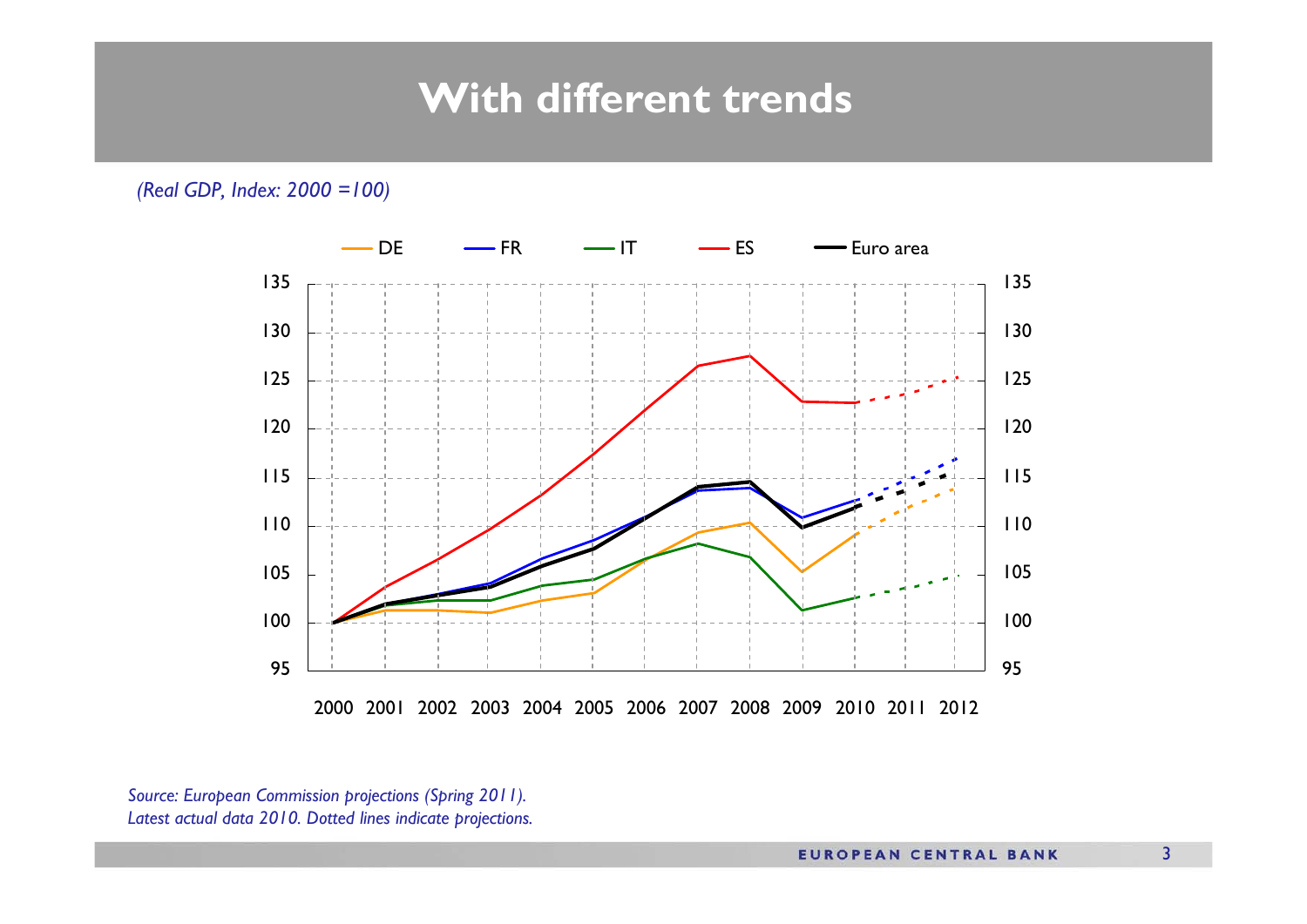# **The recipe for recovery is competitiveness**



*Sources: Eurostat and European Commission. For GR ULC growth starts in 2001 Note: Cumulated ULC growth relative to the euro area average (1999-2010) and average real GDP growth (2010-11) in %.*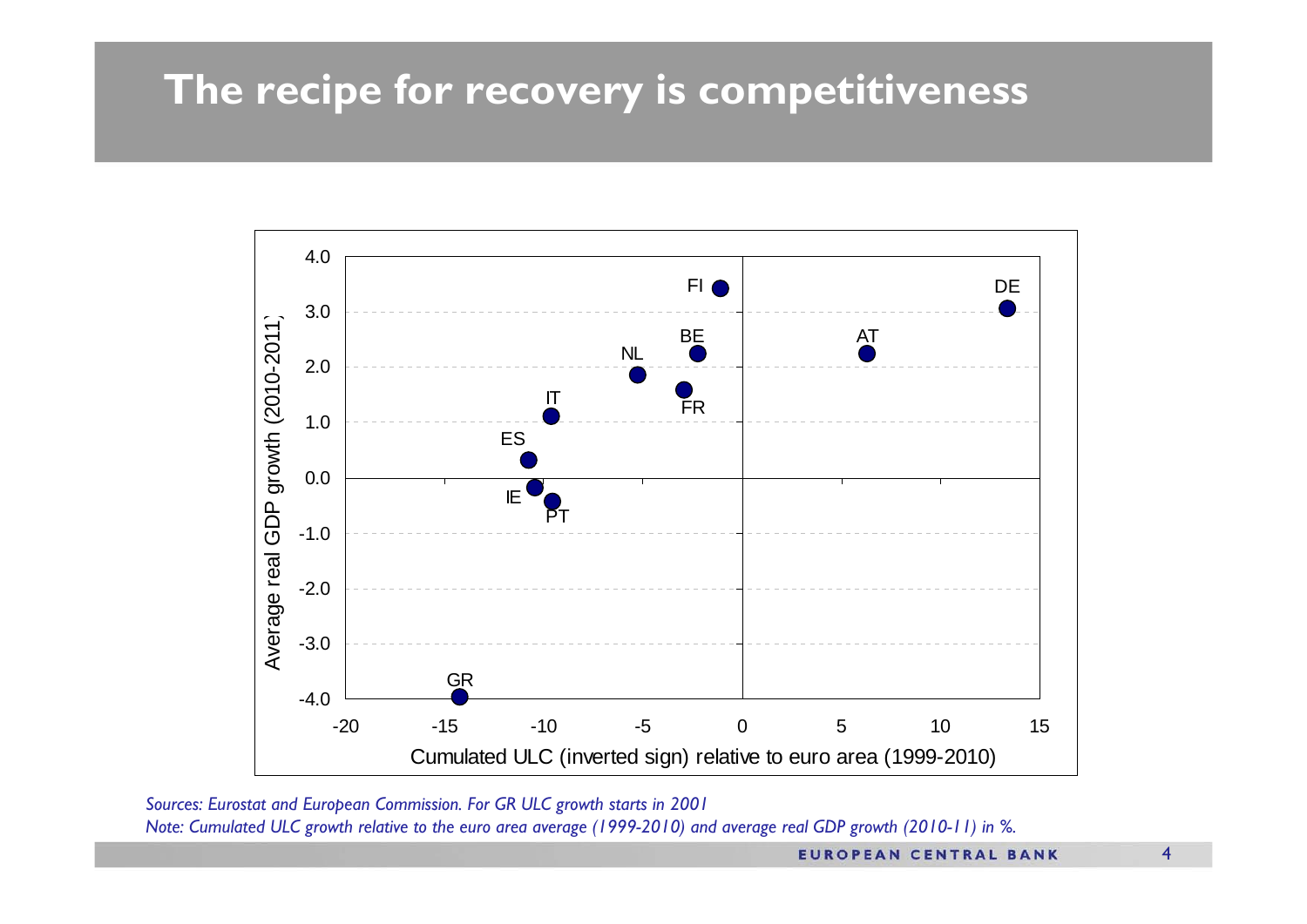### **It has been true over the recent cycle**



*Sources: Eurostat and European Commission. For GR ULC growth starts in 2001 Note: Cumulated ULC growth relative to the euro area average (1999-2010) and average real GDP growth (2008-11) in %.*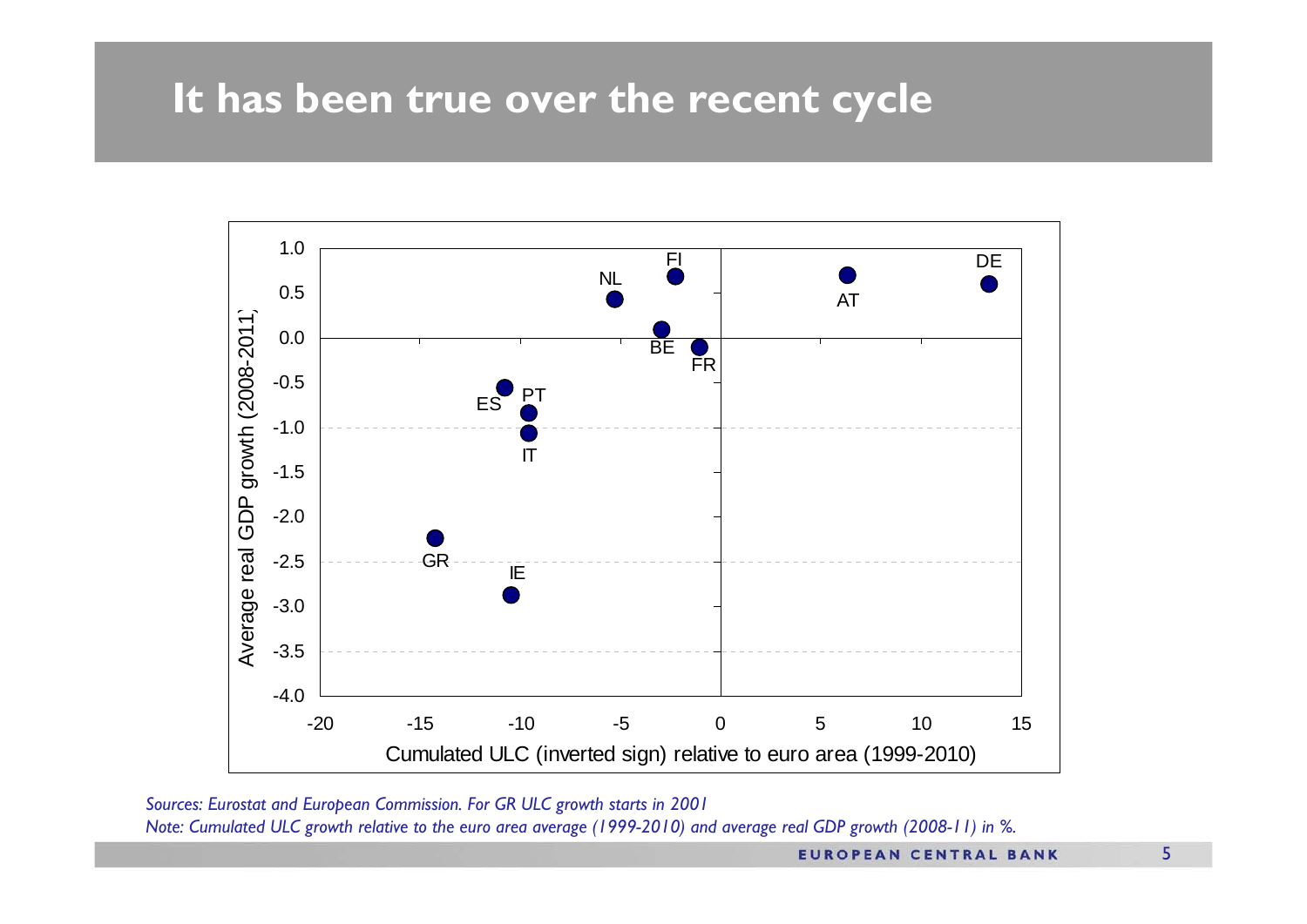### **Past divergences have to be corrected**

#### **Unit labour costs in selected euro area countries, nominal**

*(index 1998 Q4 = 100, relative to Germany, based on sa data)*



*Source: Eurostat. Quarterly data up to 2011Q1 for all countries except for the Netherlands (2010Q4) and Portugal (annual data up to 2010). Note: The ULC indices are set to 100 in the last quarter before the euro area accession of the respective country. The ULC developments presented for Greece and Portugal might differ from the calculations made by the National Central Banks. The quarterly pattern in Greek ULC is affected by substantial volatility in quarterly compensation of employees figures.*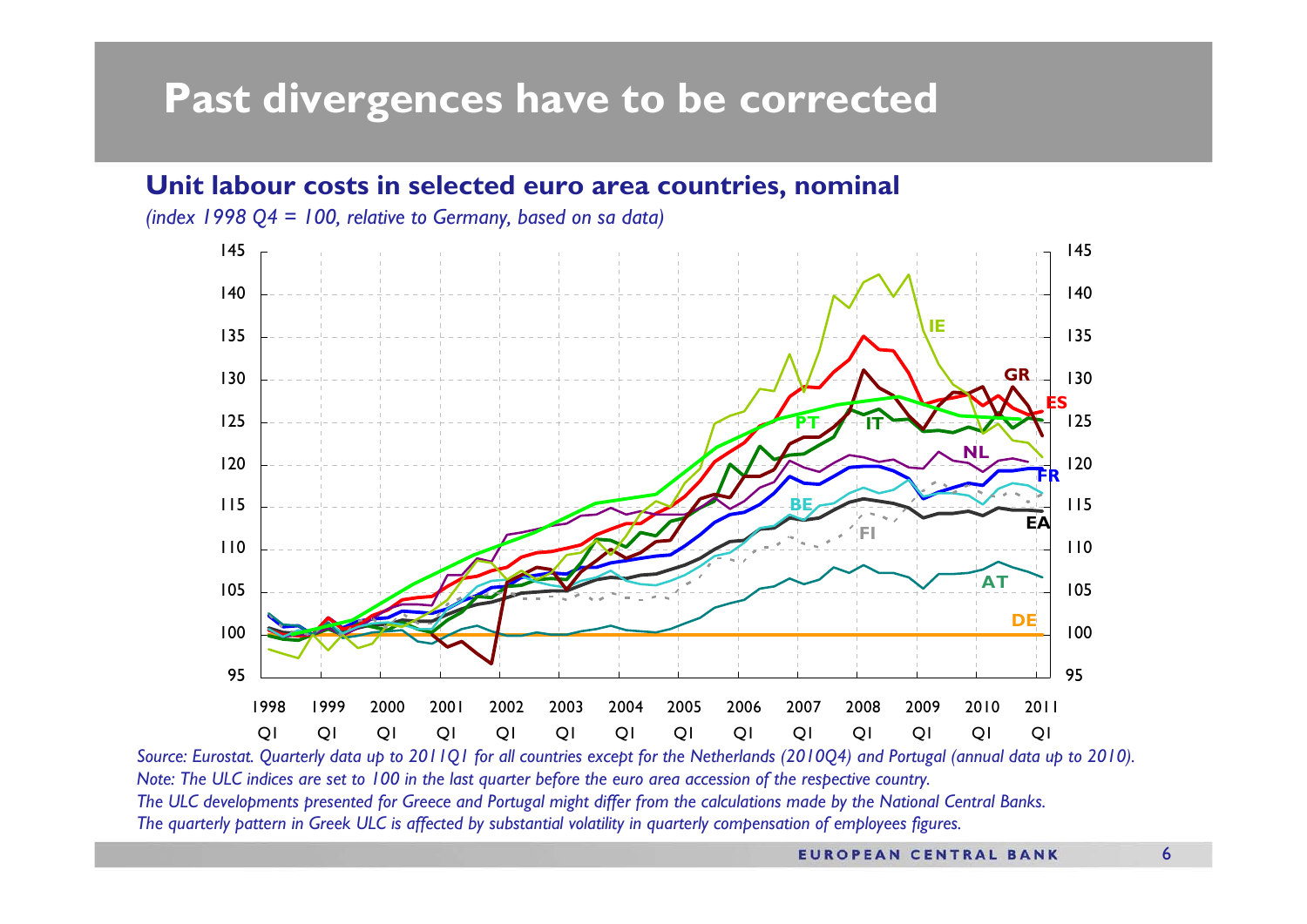### **The international environment remains favourable**

**Global PMI**

*(Diffusion index; SA; monthly data)*



*Source: Markit.Note: Last observation refers to June 2011.*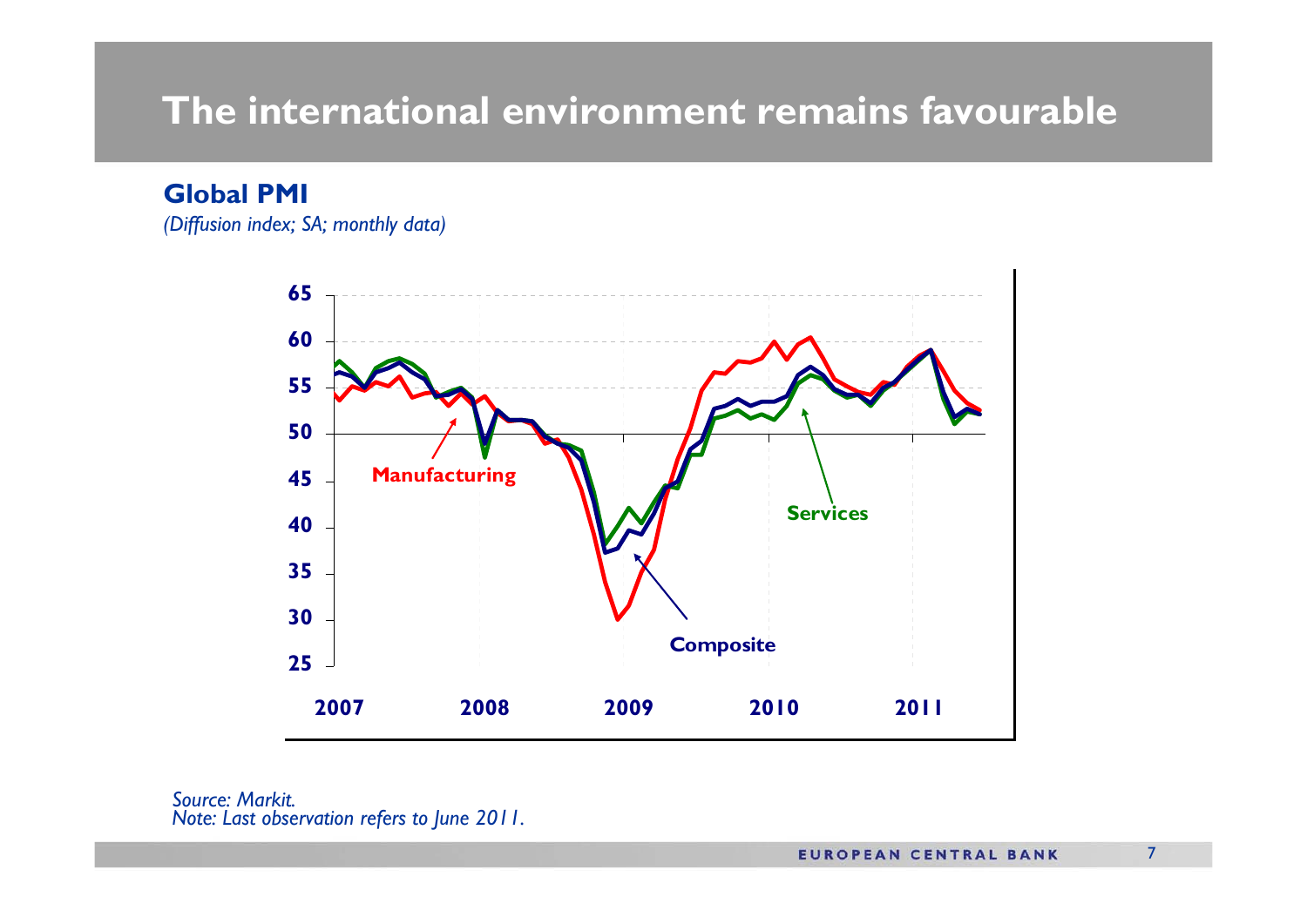# **World trade growth momentum slows**

#### **World exports and World PMI new export orders**

*(lhs:3mma, 3m-3m % change, rhs: diffusion index)*



*Source: CPB and Markit.*

*Note: Latest observation refers to June 2011 for the Global PMI and April 2011 for World exports.*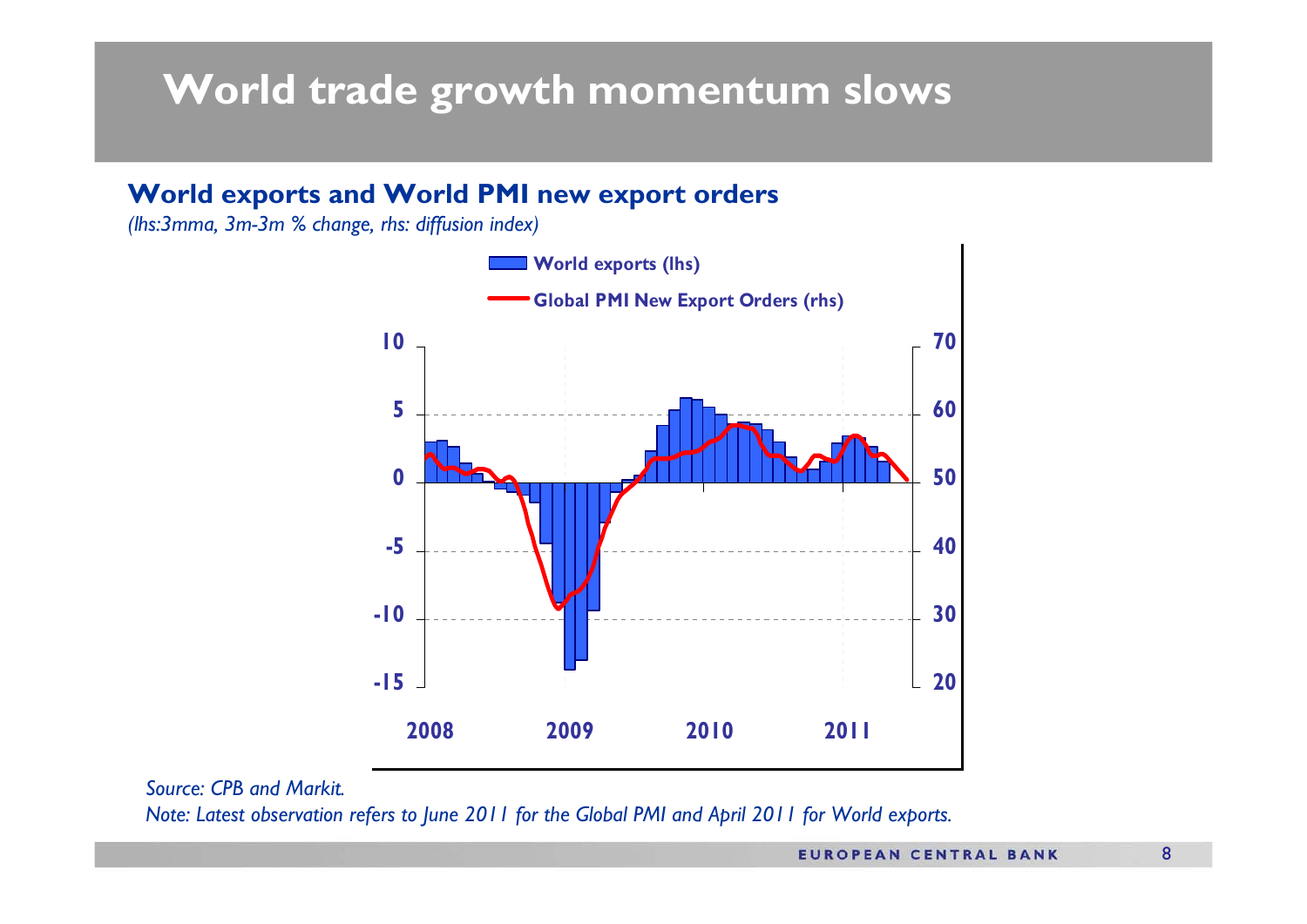### **But IMF expects recovery to remain on track**

#### **GDP growth in advanced and EMEs**

*(y-o-y % change)*



*Source: IMF WEO (April 2011, June 2011 Update). Note: Latest observation refers to 2010, projections up to 2016.*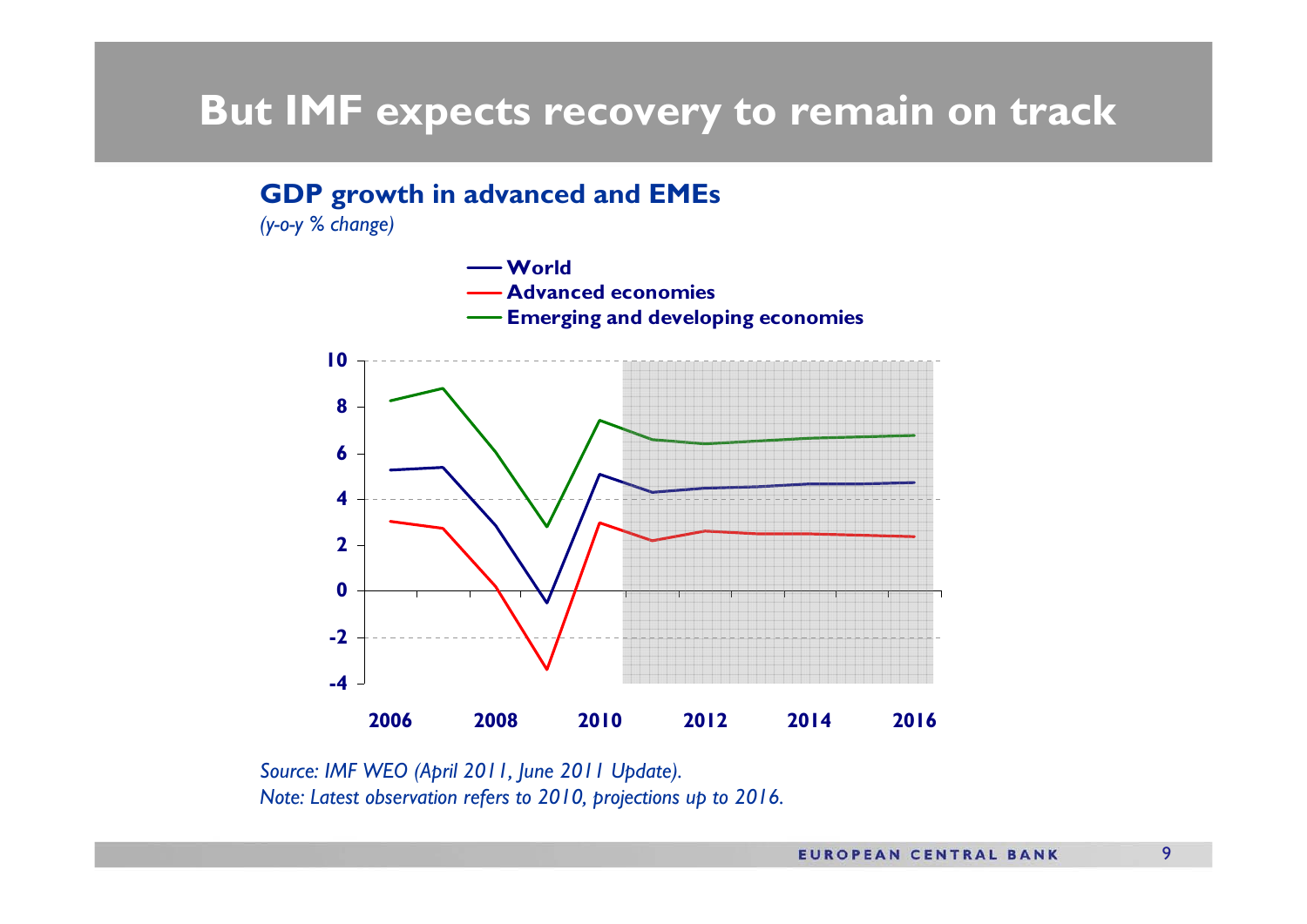# **PMI indicators signal a slowdown in growth momentum**

#### **Composite PMI output**

*(Diffusion index; SA; monthly data)*



*Source: Markit. Note: Latest observation refers to June 2011.*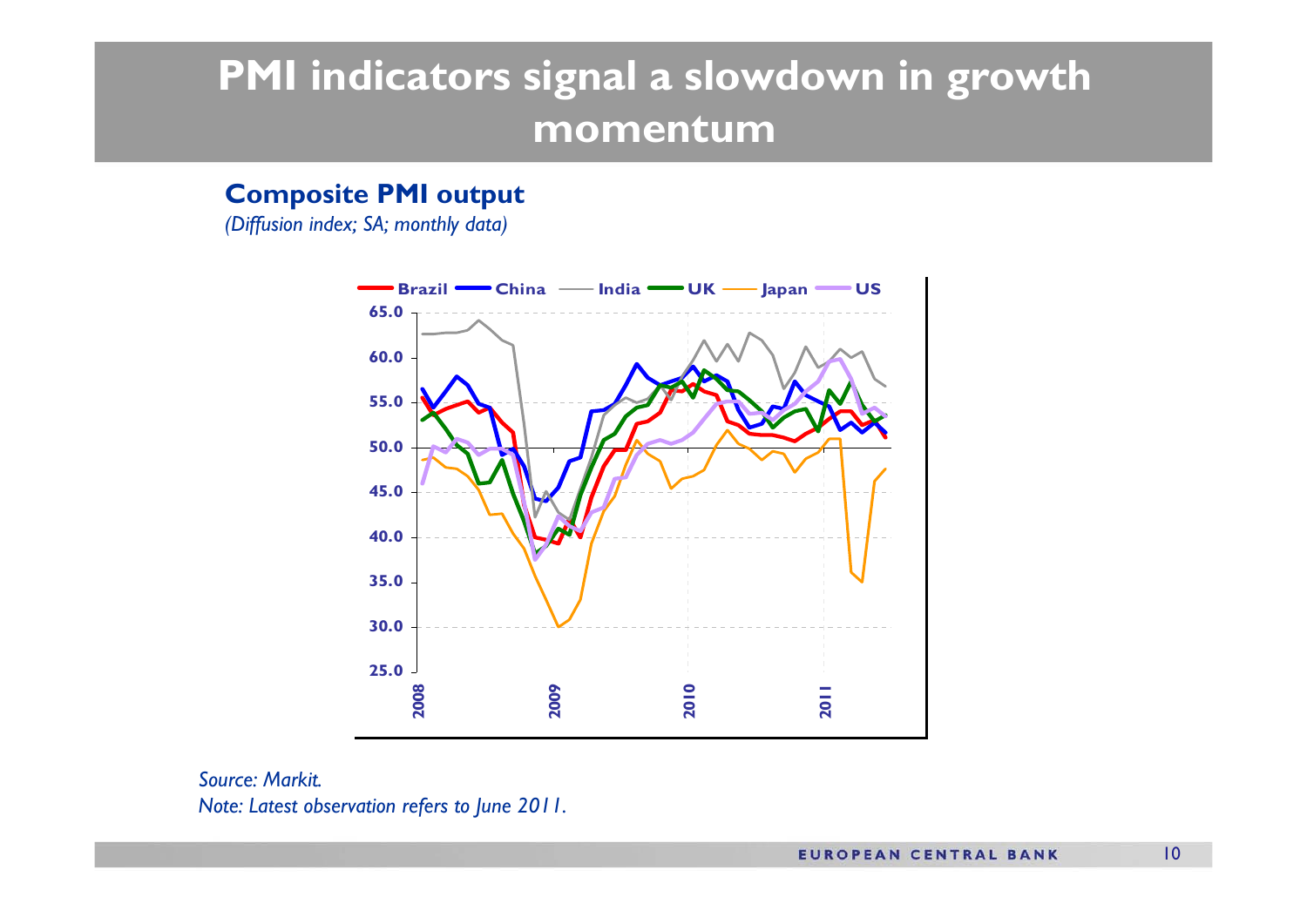# **OECD CLI suggest a mild loss of growth momentum**

#### **OECD composite leading indicators**

*(monthly data; amplitude-adjusted)*



#### *Source: OECD.*

*Note: Latest observation refers to May 2011. The emerging market indicator is a weighted average of the composite leading indicators for Brazil, Russia and China.*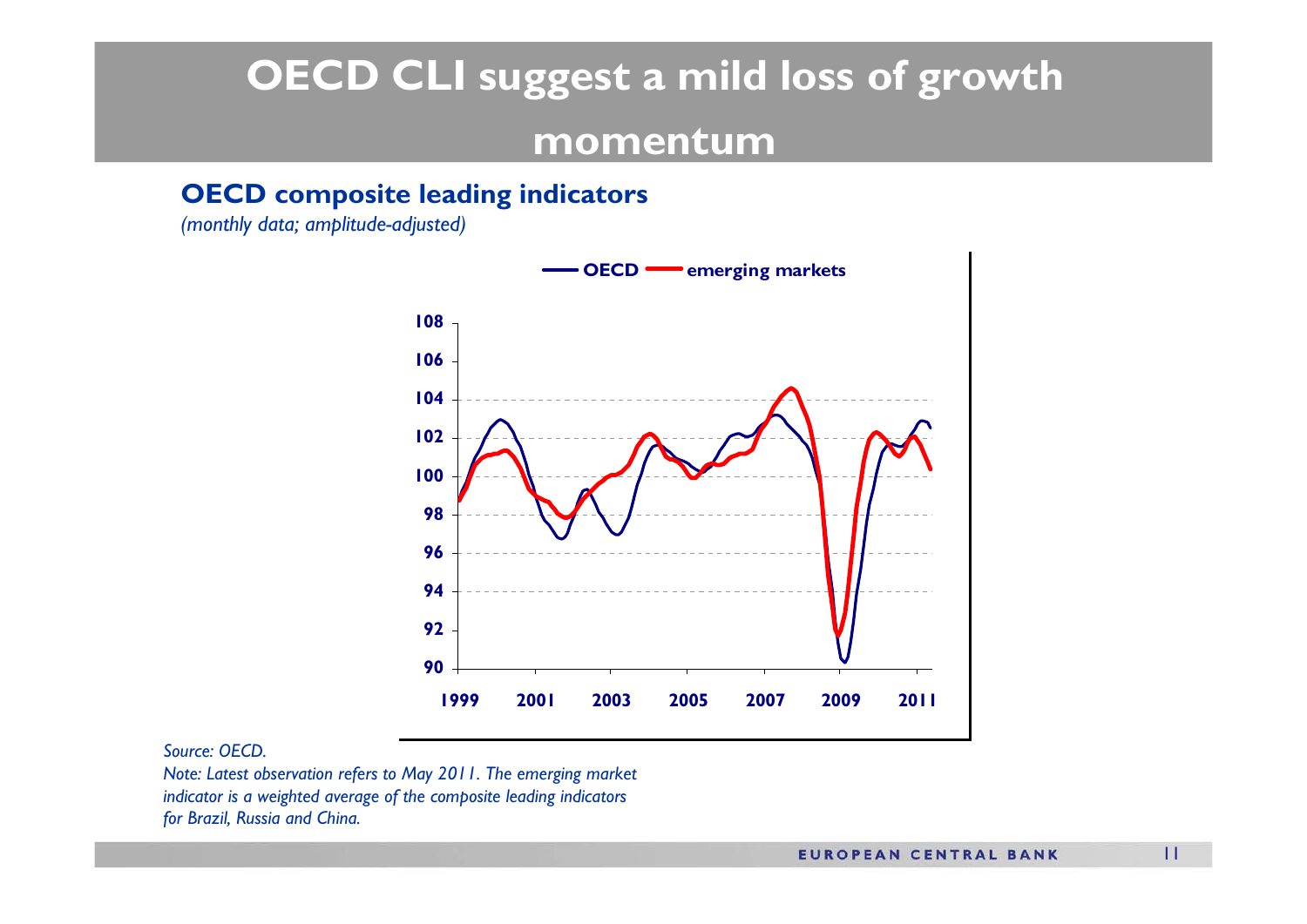### **Oil prices increase has moderated …**

#### **Brent crude oil**

*(in EUR, USD per barrel)*



*Source: Bloomberg. Note: Last observation refers to 6 July 2011.*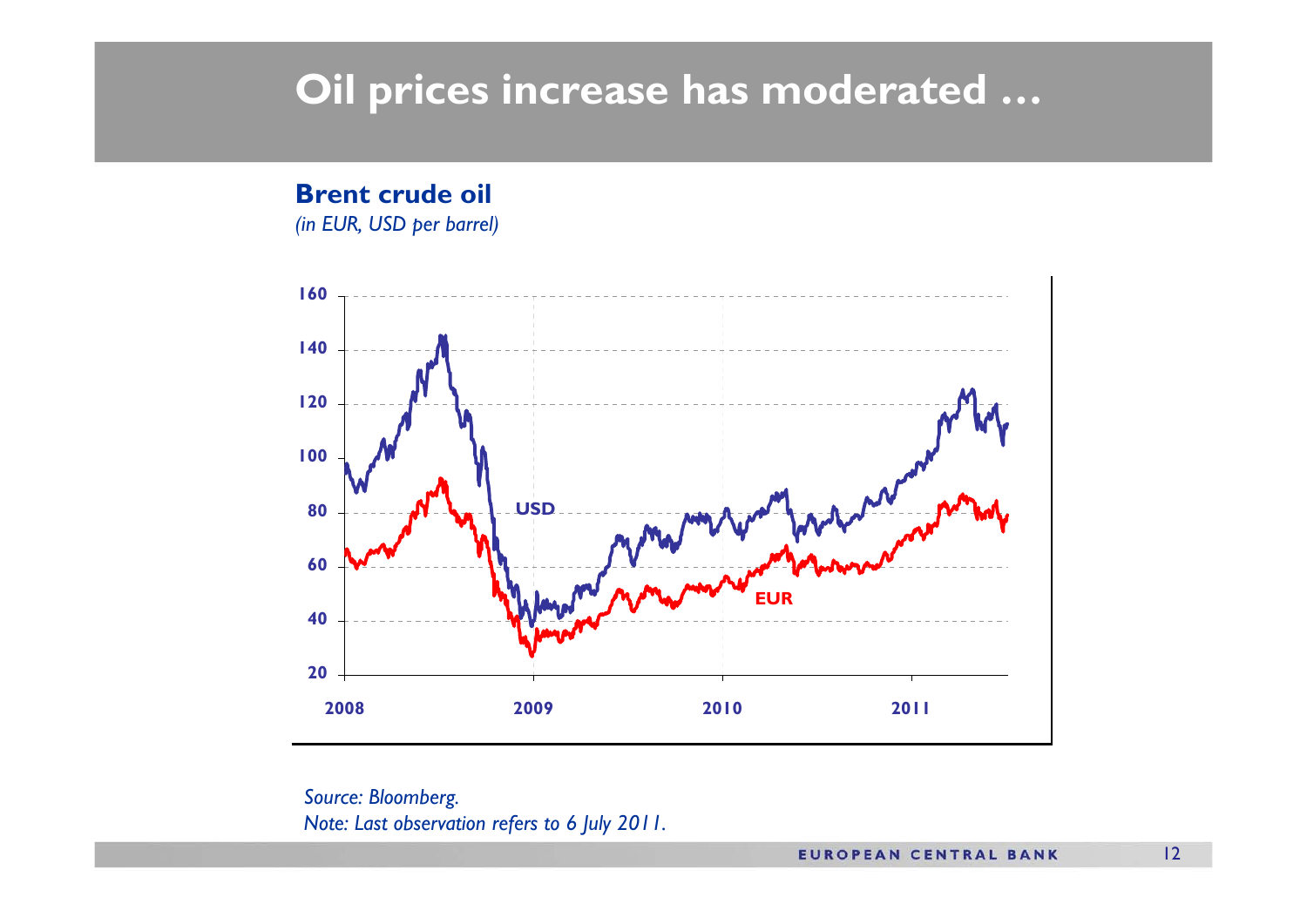### **Oil futures**

# **Oil futures curve** *(USD/barrel)* **100 102 104 106 108 110 112 114 1m 3m 6m 1y 2y 3y 5y 22/06/11 24/06/11 06/07/11**

*Source: Bloomberg*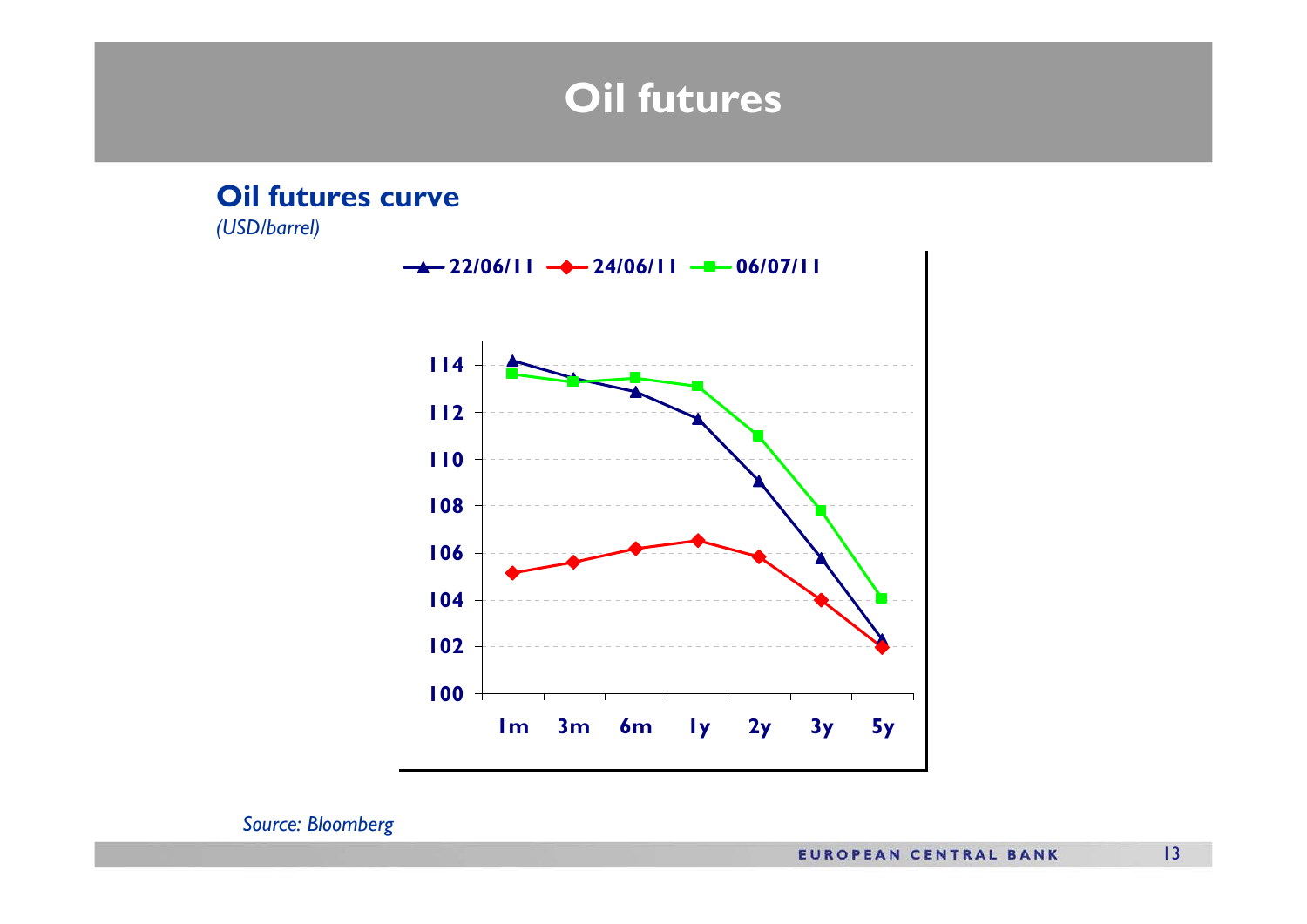### **But oil consumption is expected to rise**

### **Total oil demand: OECD and non-OECD countries**

*(in millions of barrels per day)*



#### *Source: International Energy Agency.*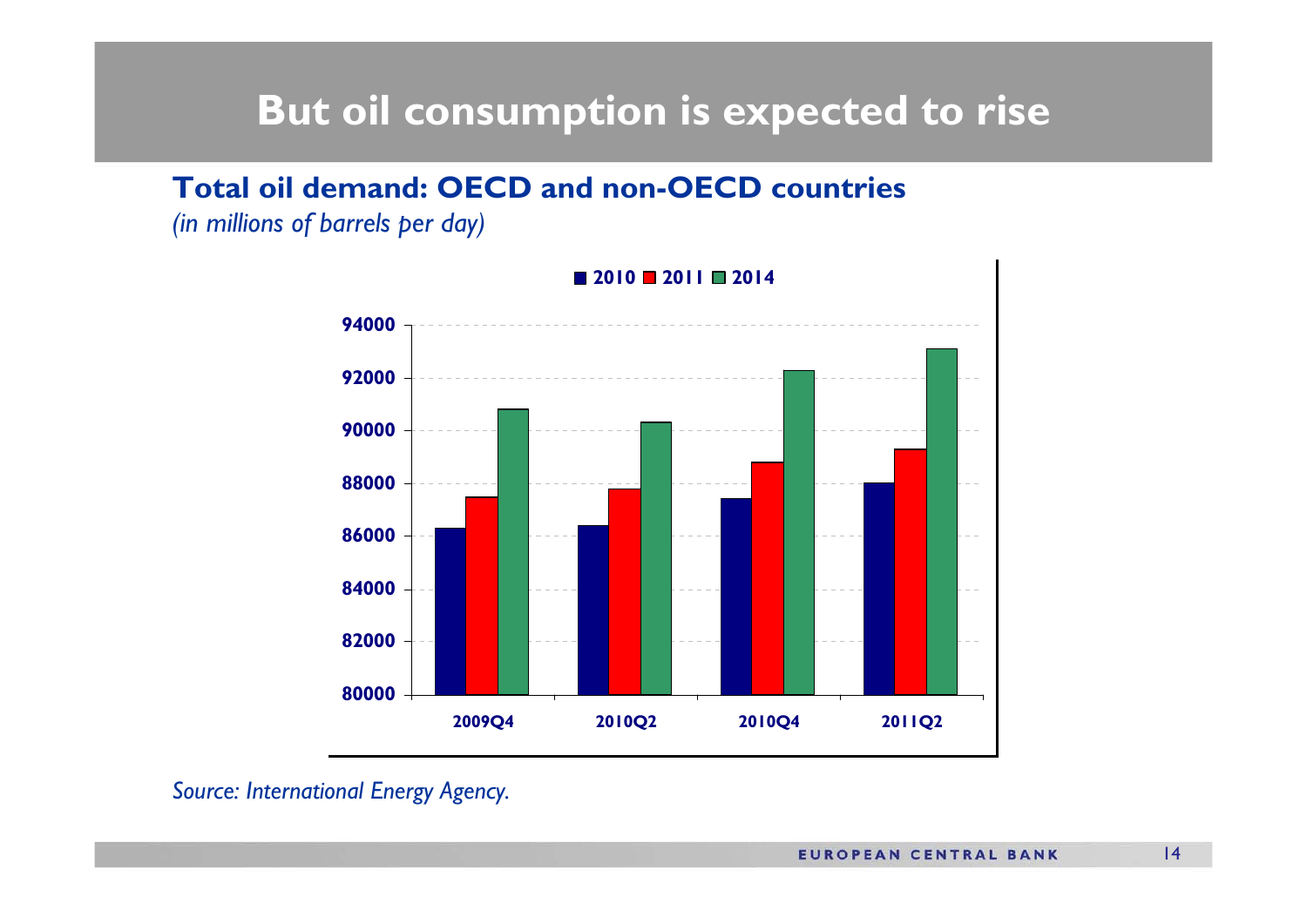### **Global inflation rates continue to increase**

#### **OECD inflation**

*(y-o-y % change)*



*Sources: OECD.Latest observation: May 2011.*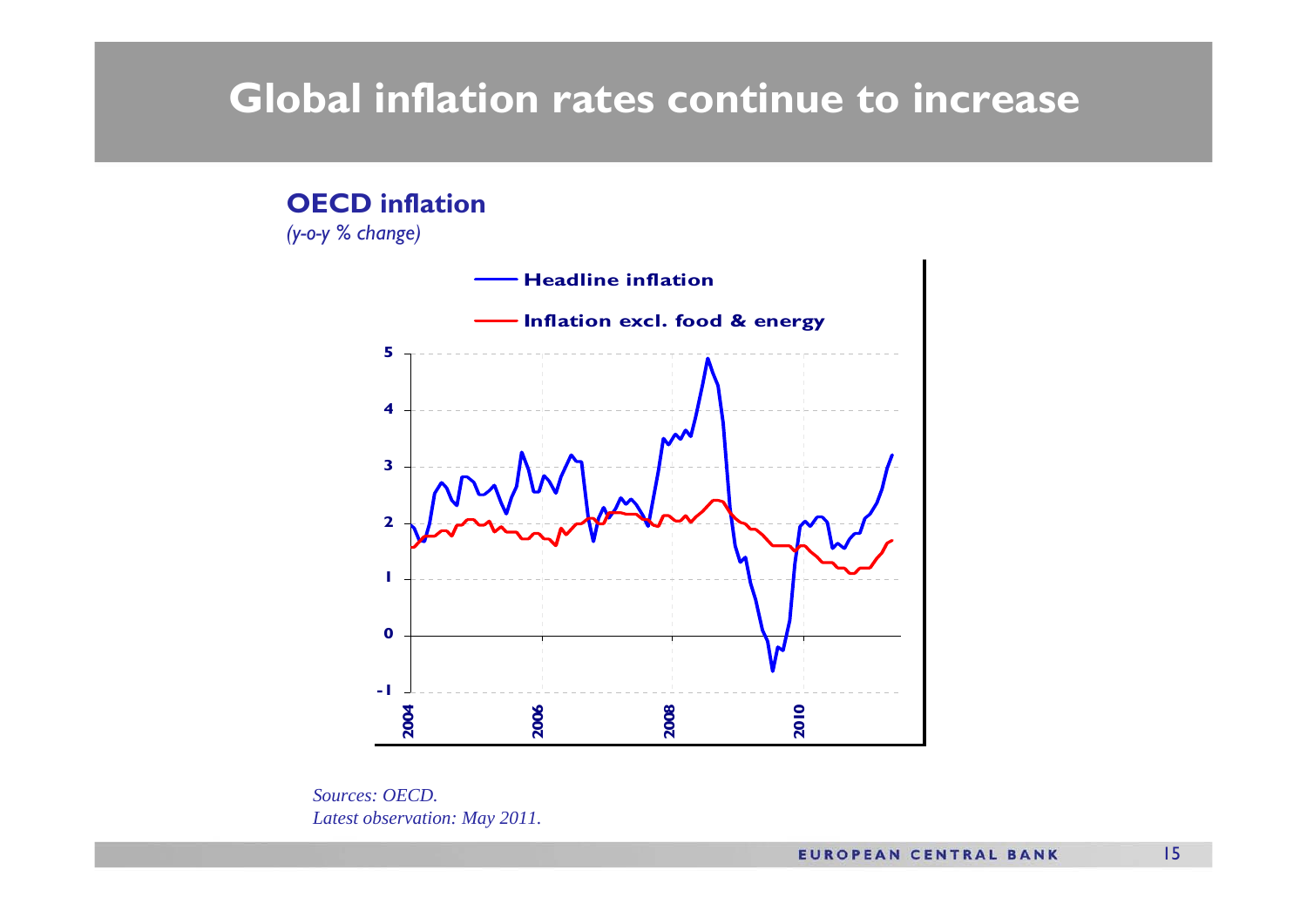# **Global inflation rates**

**CPI inflation rates** 

*(year-on-year % change)*



*Sources: OECD, Haver Analytics.*

*Note: Latest observation refers to May 2011 except for Korea and Turkey (June 2011).*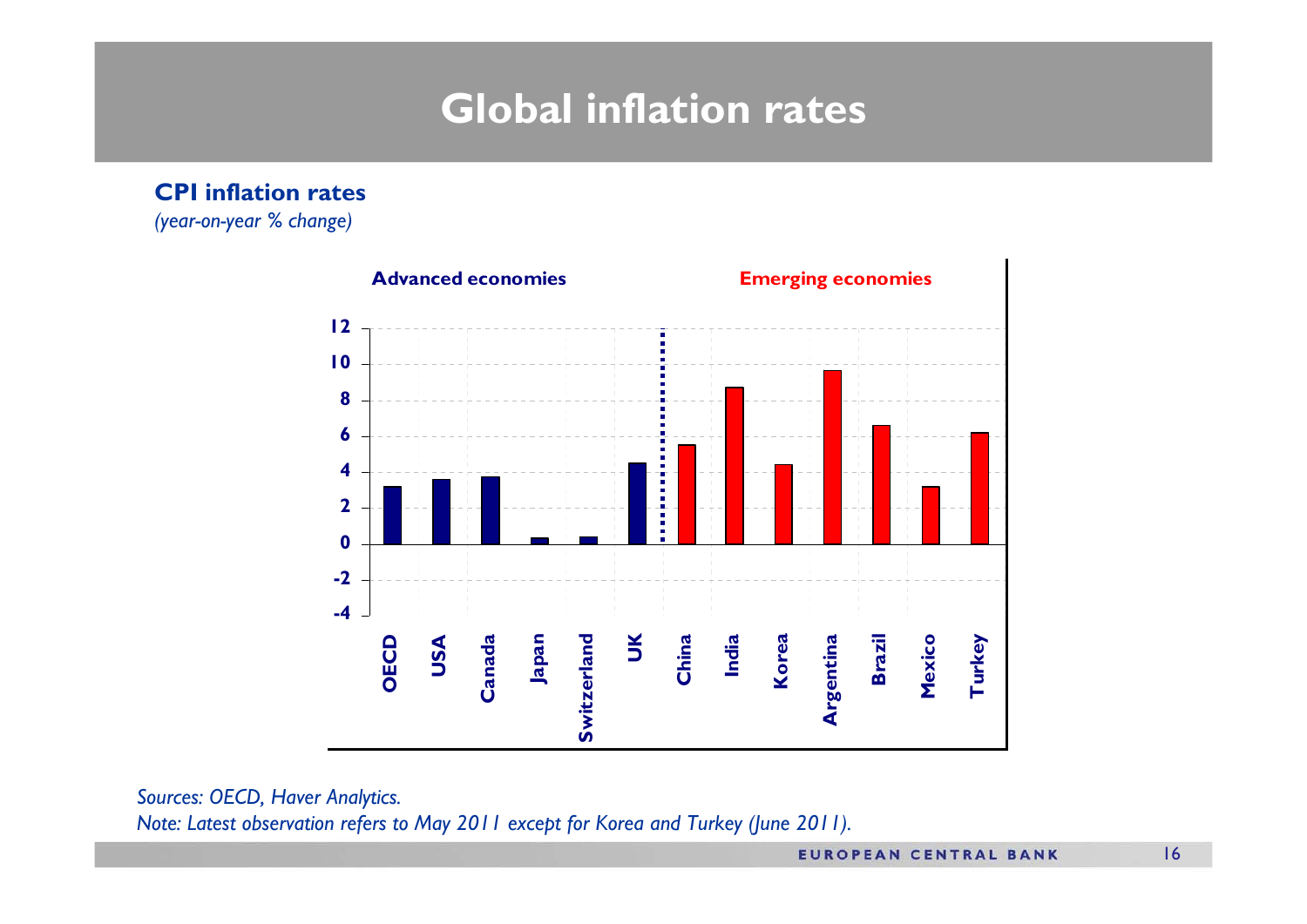# **Also due to negative real interest rates in some EME's**

**Real policy rates** *(monthly, %, EOP)*



*Source: Haver Analytics.*

*Note: Last observation refers to June 2011 for Korea and Turkey, May for Russia and to February 2011 for the others.*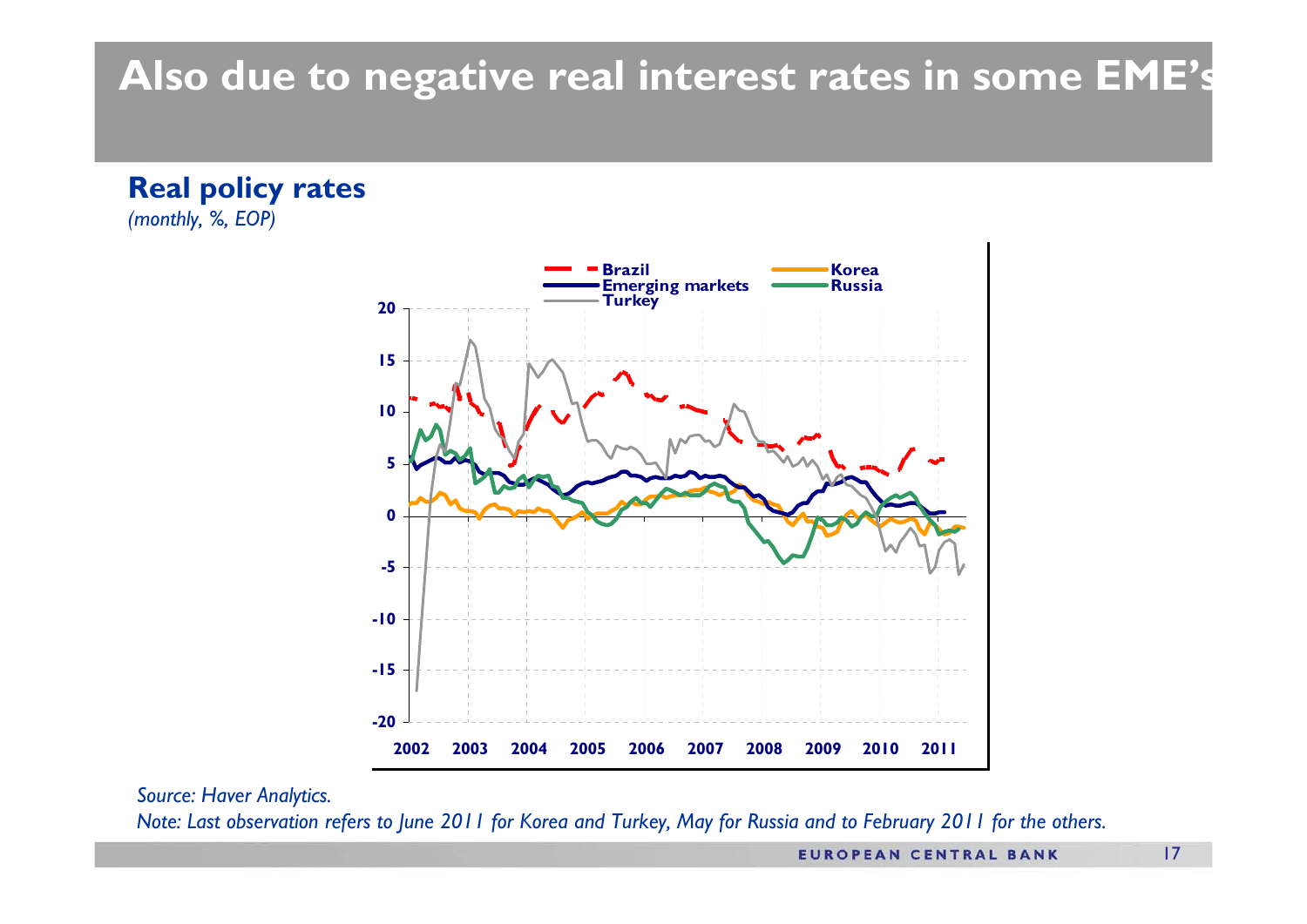### **Business confidence in the euro area**

#### **Business confidence in the euro area***(percentage balances, mean adjusted; index: deviation from long term average)*  $-40$ -30-20-10 $\Omega$ 1020302000 2001 2002 2003 2004 2005 2006 2007 2008 2009 2010 201160708090100110120130Industrial (LHS) Construction (LHS) Retail (LHS) Services (LHS) Economic Sentiment Indicator (RHS)

#### **National business confidence**

*(percentage balances, mean adjusted)*



*Sources: IFO, INSEE, ISTAT, European Commission. Latest observation: June 2011.*

*Source: European Commission. Monthly data up to June 2011.*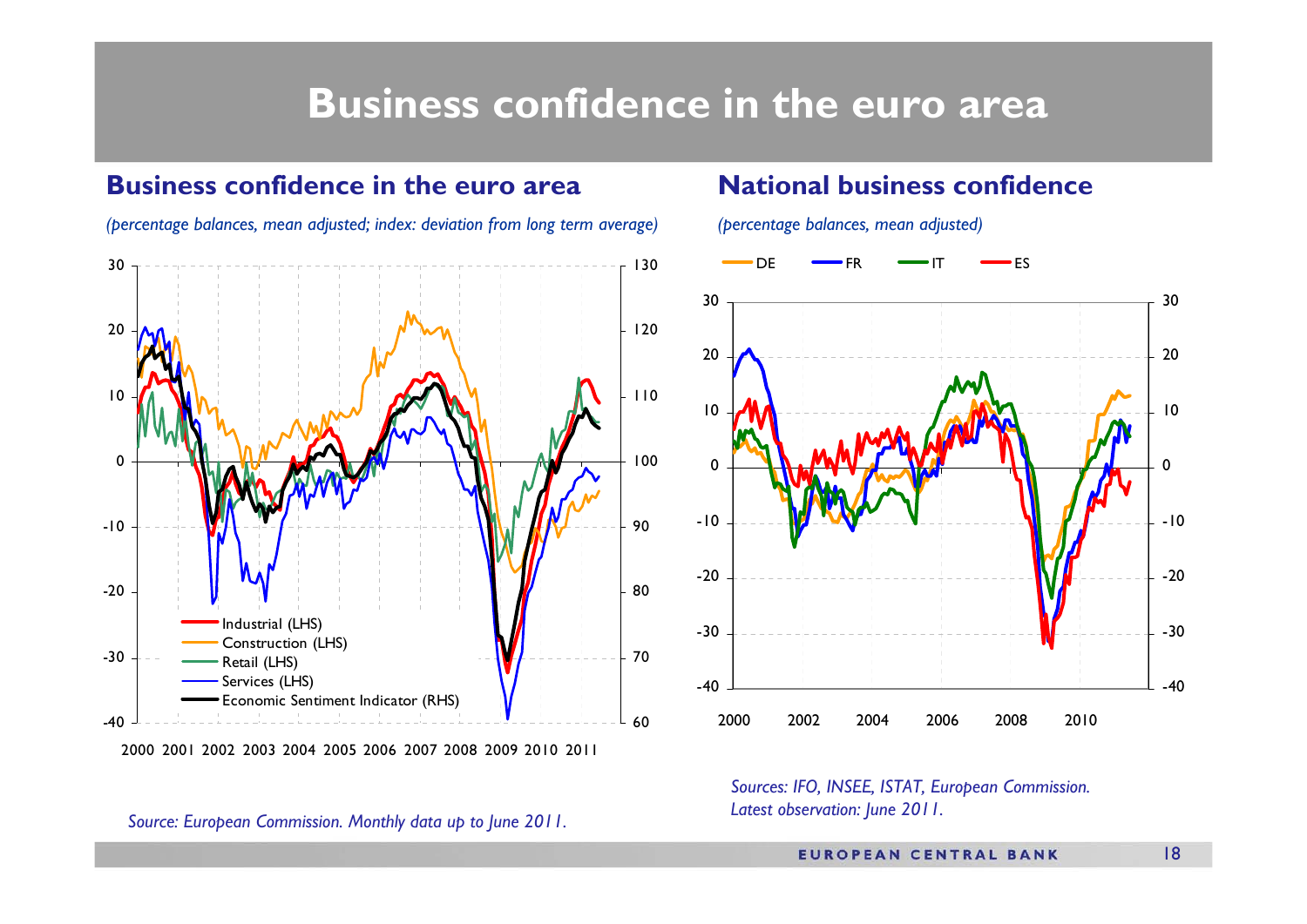# **PMI composite output and real GDP growth**

#### *(diffusion index – lhs, quarterly growth rates - rhs)*



*Sources: Eurostat, European Commission, Markit. Latest observations: Purchasing Managers' Index (PMI) June 2011, GDP Q1 2011.*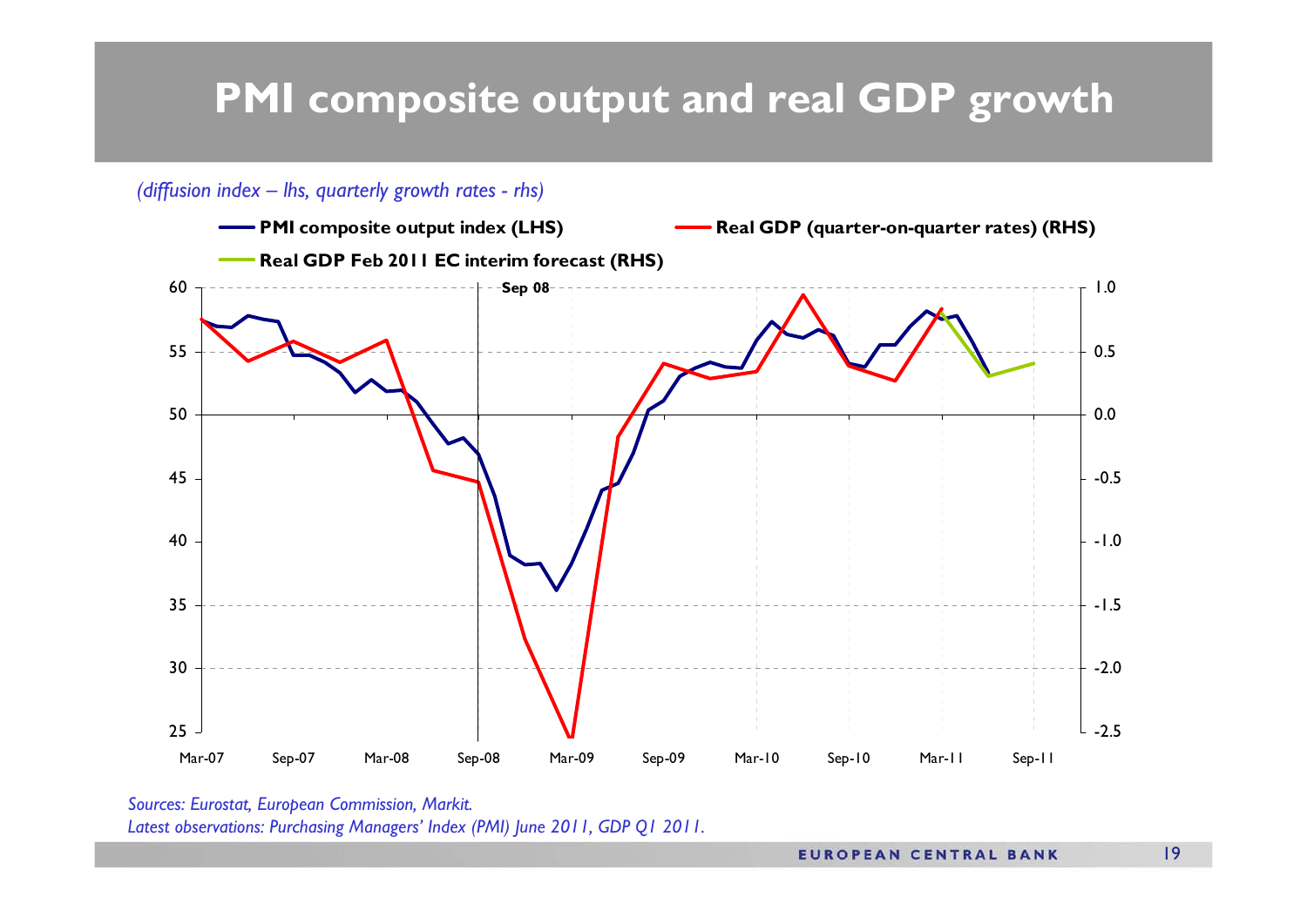# **Industrial production and orders**

#### **IP: Sectoral breakdown for the euro area**

*(WDA&SA indices; January 2008=100)*

#### **New orders in the euro area**

*(3-month-3-month ma growth rate; WDA&SA)*



*Source: Eurostat. Latest observation: April 2011. Note: Industrial new orders exclude heavy transportation equipment.*

*Source: Eurostat. Latest observation: April 2011.*

**EUROPEAN CENTRAL BANK**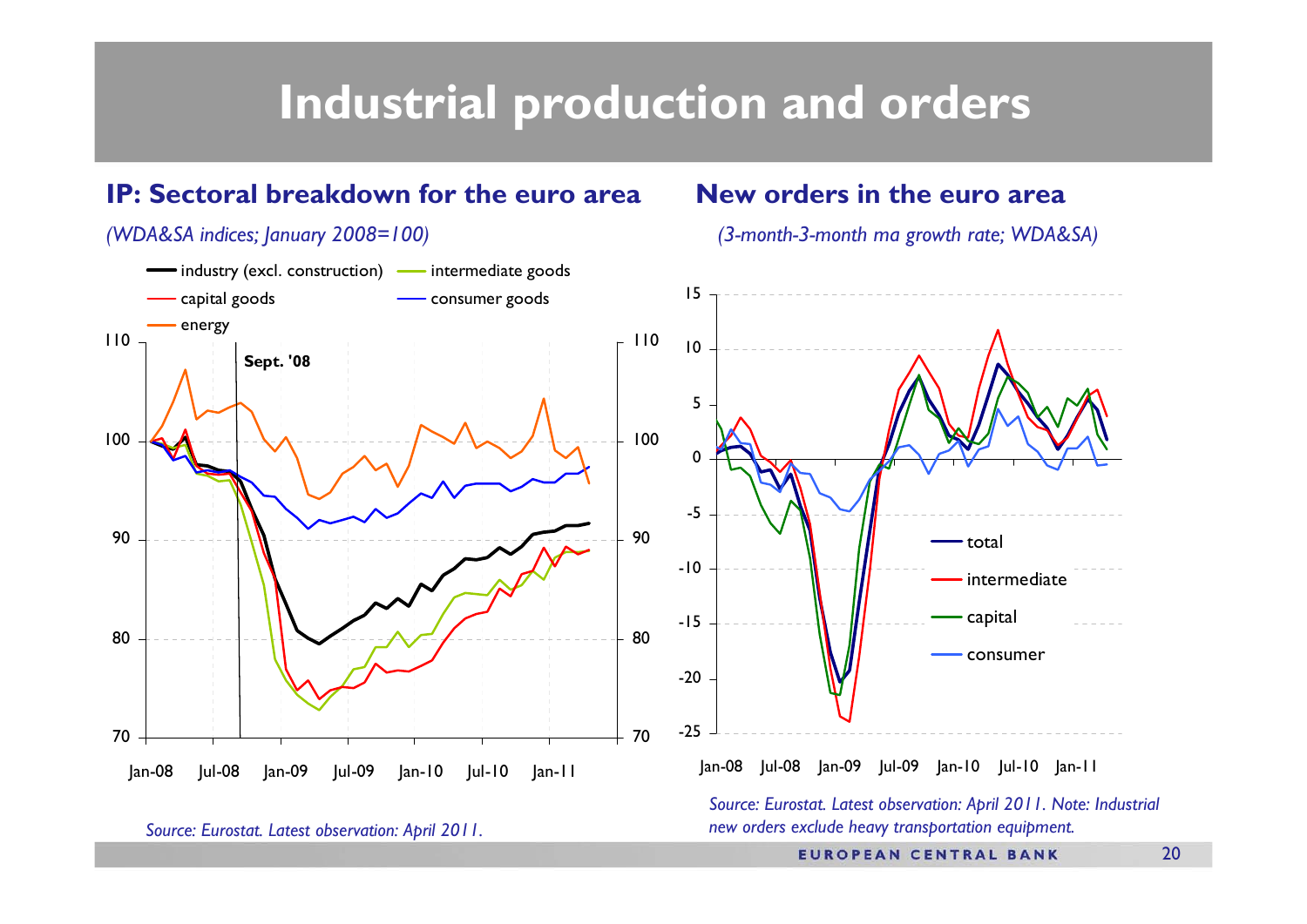# **Industrial production excluding construction**



#### *(WDA&SA indices; January 2008=100) (% change over previous period. WDA & SA)*

#### **Industrial production (excluding construction) in the largest euro area countries**

% change over previous period. WDA & SA.

|                   |        |                  |                  |        |               |          | Percentage      | Percentage      |
|-------------------|--------|------------------|------------------|--------|---------------|----------|-----------------|-----------------|
|                   | 2010   | 2011             | Feb-11           |        | Mar-II Apr-II | $May-11$ | change Sep 08 - | change May 09 - |
|                   | Q4     | QI               |                  |        |               |          | May 09          | Apr II          |
| Germany           | 3.0    | 2.0              | 1.6              | 0.9    | $-0.5$        | 1.2      | $-17.3$         | 20.2            |
| France            | 0.7    | $\overline{1.9}$ | 0.5              | $-1.2$ | $-0.3$        |          | $-13.4$         | 9.0             |
| Italy             | $-0.5$ | 0.0              | 1.5              | 0.7    | $\mathsf{L}$  | $-0.6$   | $-18.0$         | 11.1            |
| Spain             | 0.1    | 0.6              | 0.3              | $-1.2$ | 0.0           | 0.4      | $-14.0$         | 1.5             |
| Euro area         | 1.8    | 1.2              | 0.5              | 0.1    | 0.2           |          | $-16.4$         | 14.4            |
| memo <i>items</i> |        |                  |                  |        |               |          |                 |                 |
| Country           | 1.5    | 1.2              | $\overline{1.0}$ | 0.2    | $-0.2$        | 0.6      | $-15.5$         | 12.5            |
| aggregation (1)   |        |                  |                  |        |               |          |                 |                 |

Source: Eurostat.

(1) Aggregation of available country data. The aggregate covers 68.3 % of the euro area total

*Source: Eurostat. Latest observation: May 2011 for Germany, Italy and Spain, April 2011 for France and euro area.*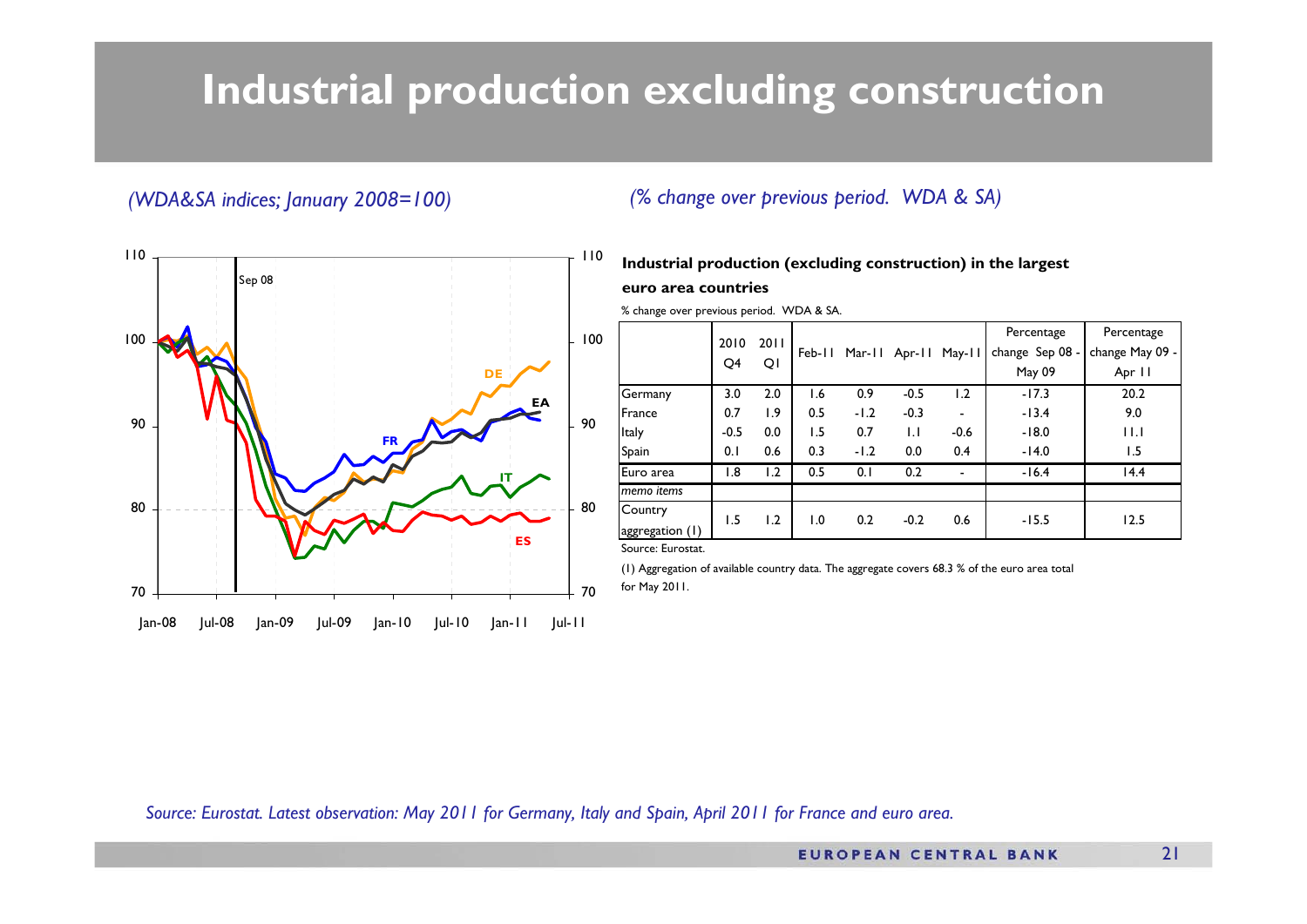### **Unemployment in the euro area**

*(% of labour force; thousands)*



*Source: Eurostat. Latest data: May 2011.*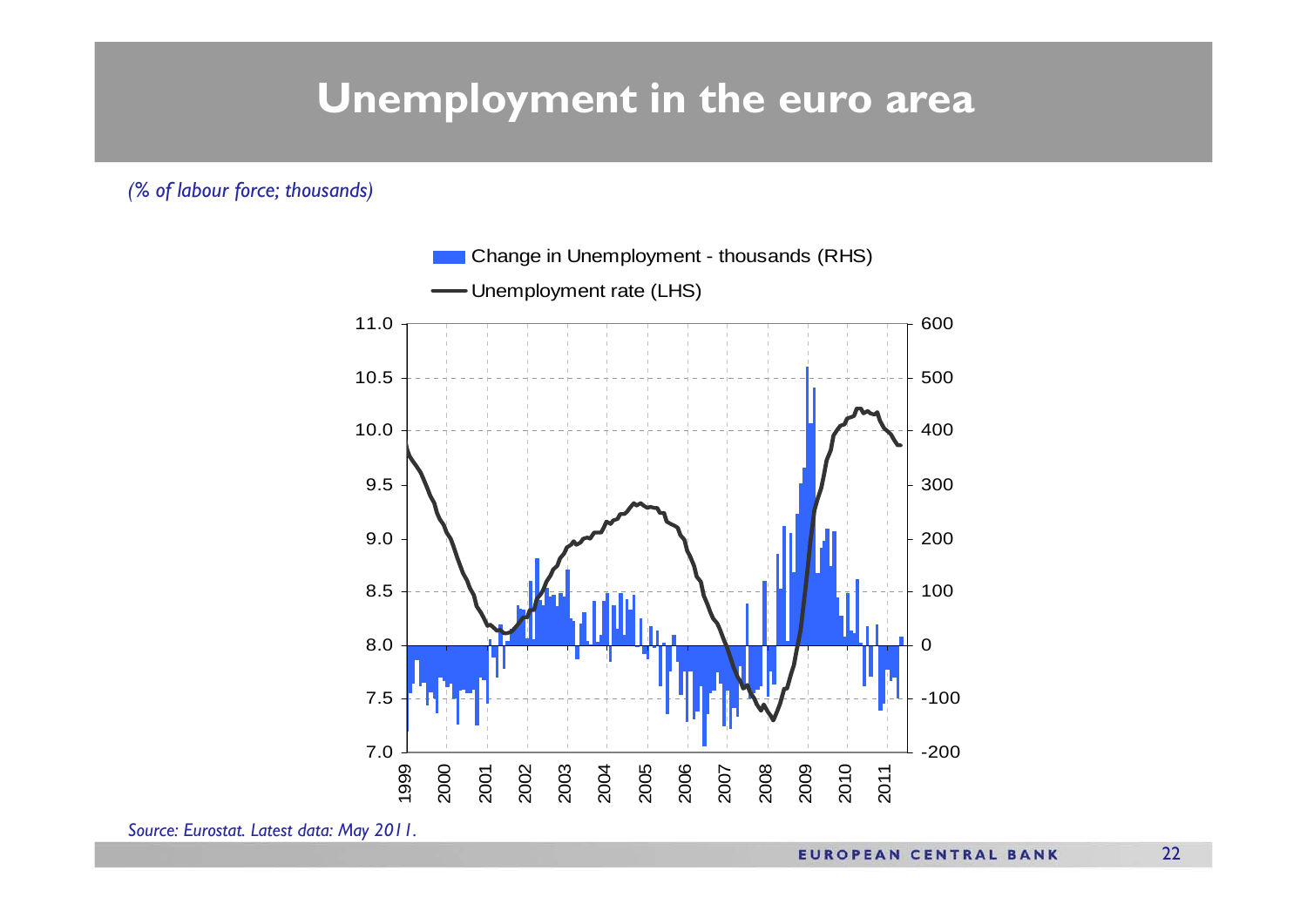# **Unemployment in euro area countries**

*(% of labour force)* 

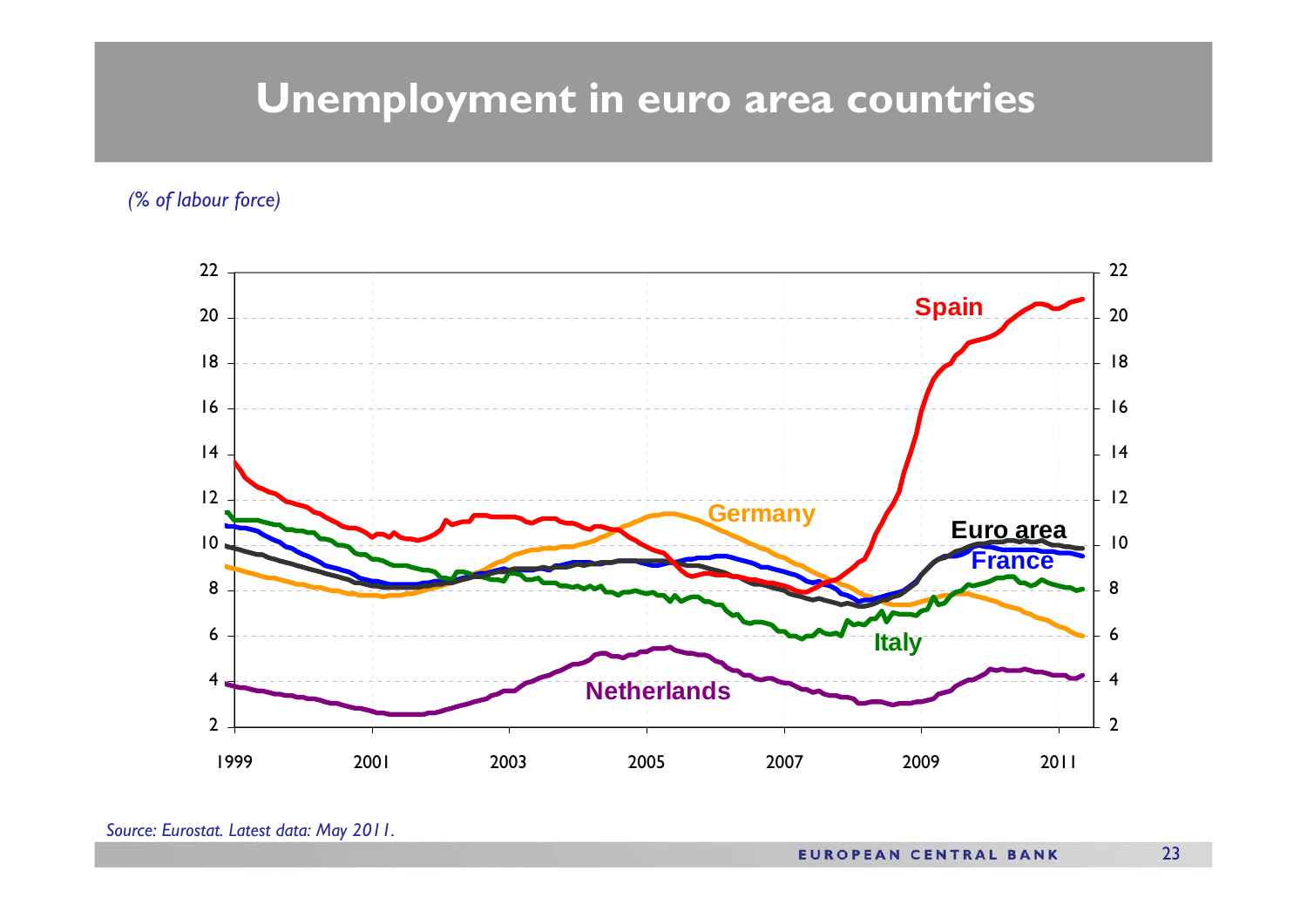# **Euro area HICP inflation**

#### *(annual percentage changes)*



|                   | weights | <b>HICP</b> | <b>HICP</b>             |
|-------------------|---------|-------------|-------------------------|
|                   |         | Apr II      | May II                  |
| <b>HICP</b>       | 100     | 2.8         | 2.7                     |
| Energy            | 9.6     | 12.5        | $\mathsf{H}.\mathsf{I}$ |
| Unprocessed food  | 7.3     | 1.4         | 2.4                     |
| Processed food    | 11.9    | 2.8         | 3.2                     |
| <b>Services</b>   | 42.0    | 2.0         | 1.8                     |
| NEIG <sup>1</sup> | 29.3    | 1.0         | $\overline{1.0}$        |
| HICPX $^{2)}$     | 71.3    | 1.6         | ۱.5                     |

*Sources: Eurostat and ECB calculations. Latest observations: June 2011 for HICP, May 2011 for the rest.* Notes: 1) non-energy industrial goods; 2) overall excluding food and energy.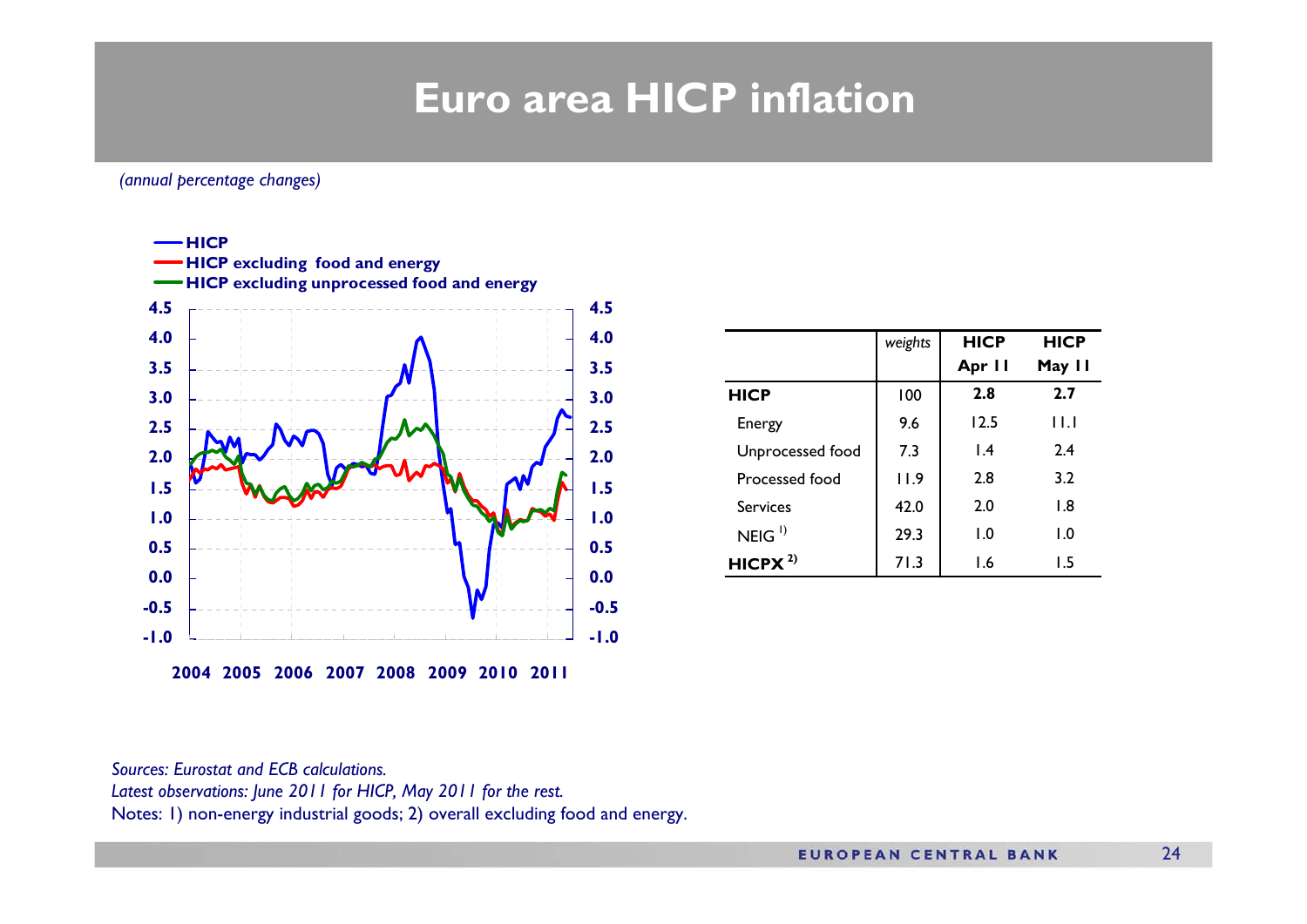# **Industrial producer prices and selling price expectations**

#### **Producer price developments**

*(annual growth rates)*

#### **Selling price expectations**

*(percentage balances mean adjusted over the period since 1999)*



*Source: European Commission Business Surveys Latest observation: June 2011.*

*Source: Eurostat.Latest observation: May 2011.*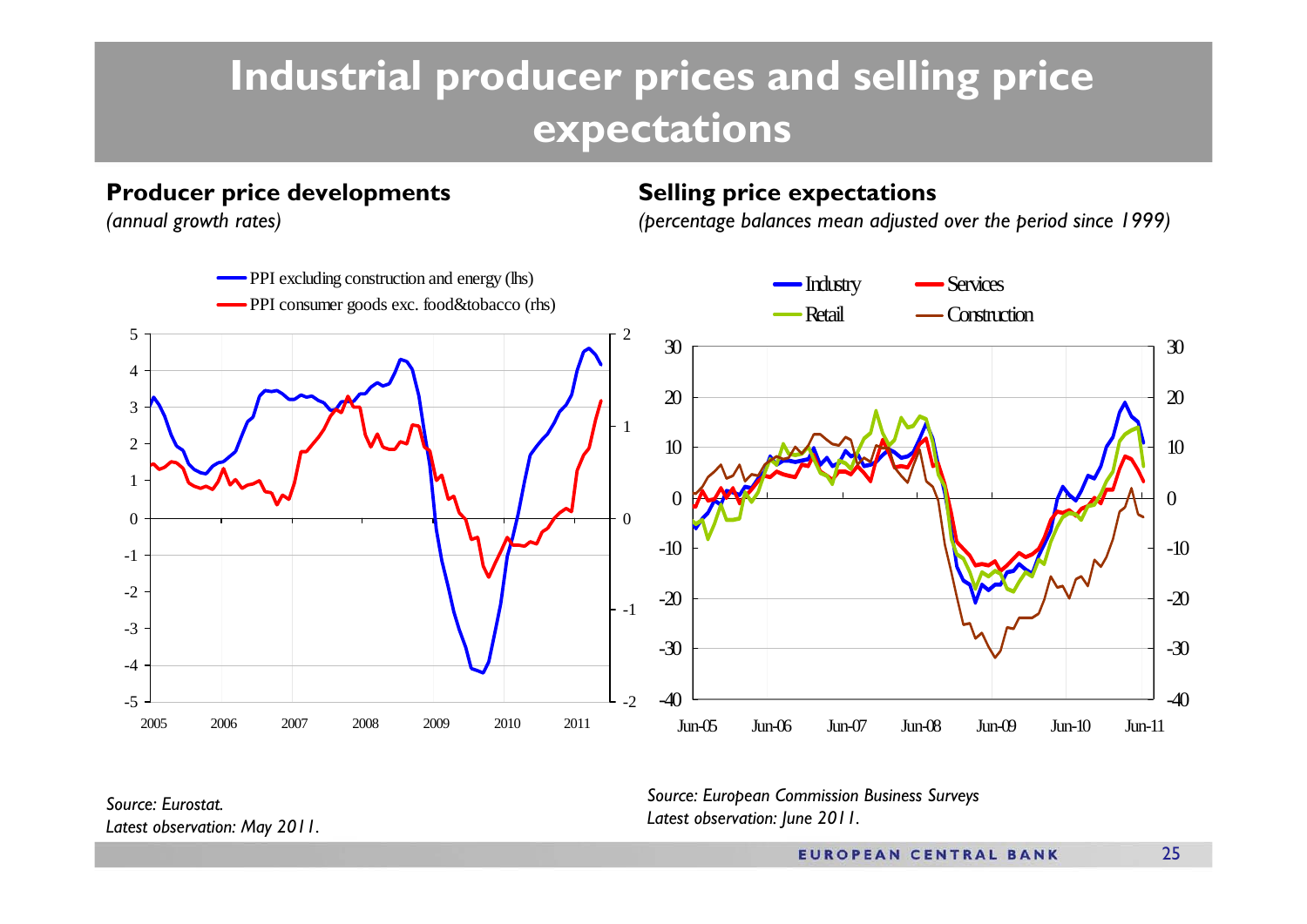# **HICP inflation in the main euro area countries**

*(annual growth rates)*



*Source: Eurostat.Latest observation: May 2011 for France, June 2011 for the rest.*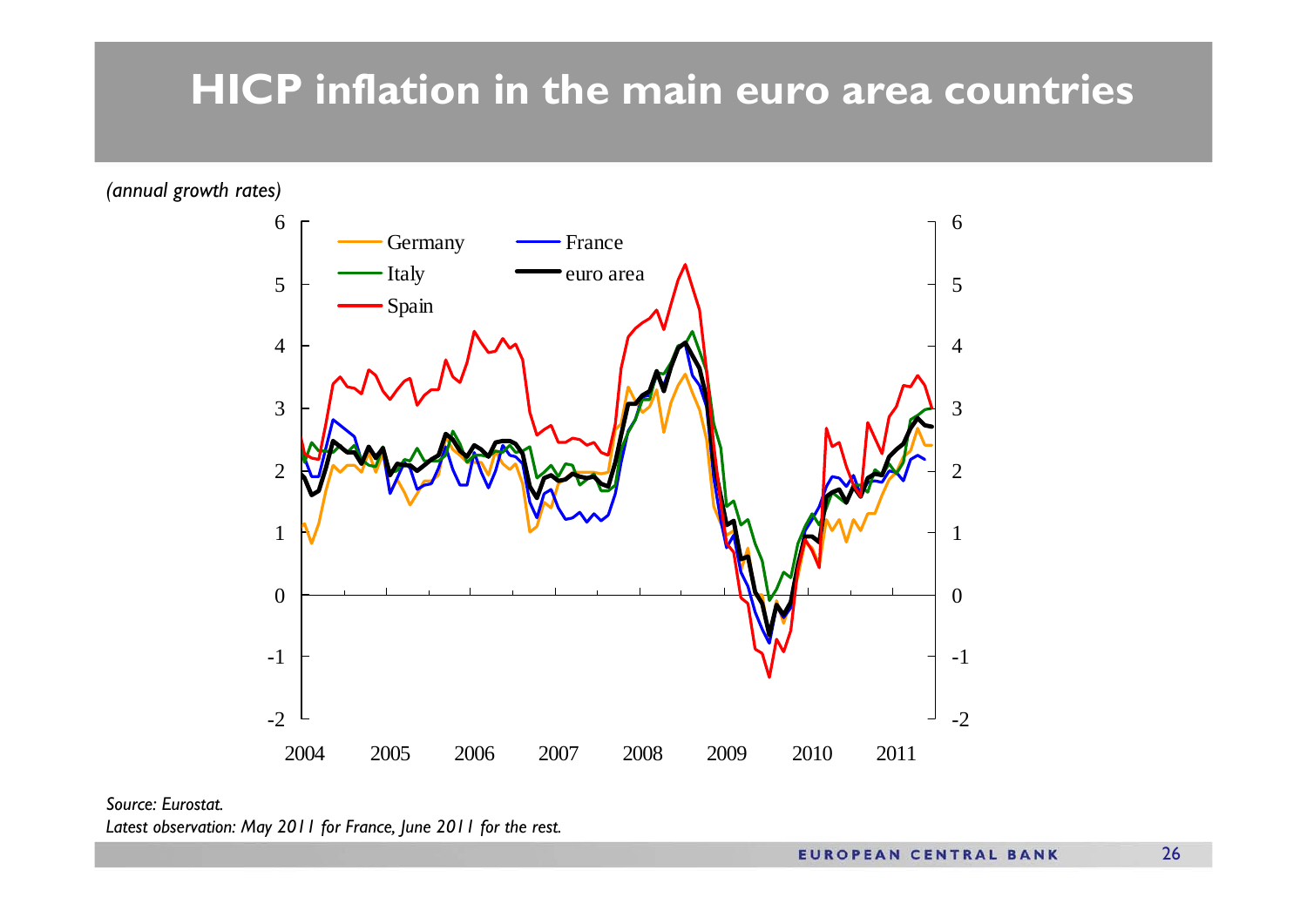# **Long-term inflation expectations in the SPF (Q2 2011 )**

*Probability distribution for average longer-term (5 years ahead) inflation expectations in the latest SPF rounds. (probability in percentages)*



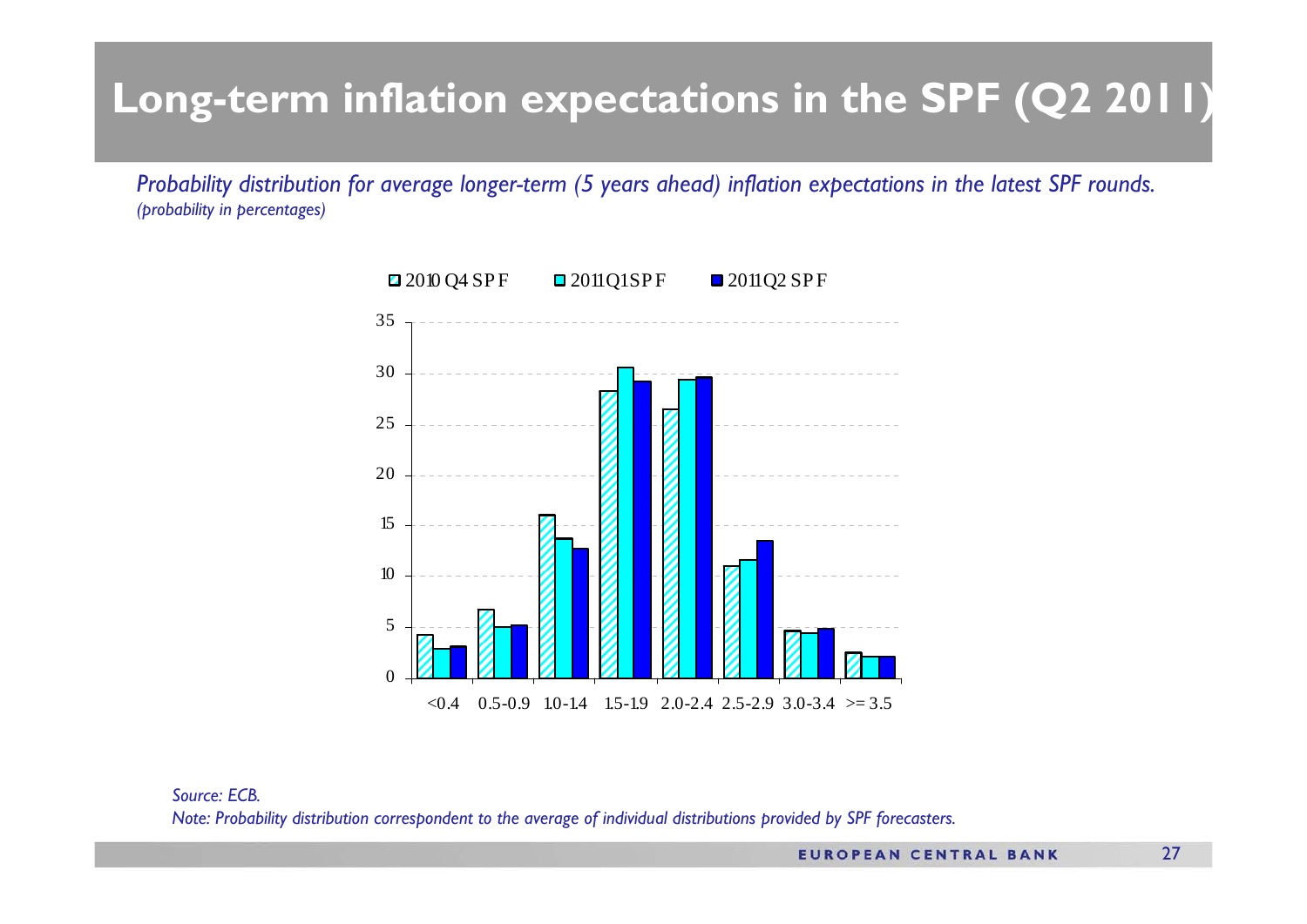### **Labour and unit labour cost developments**

#### **Compensation per employee**

*(annual percentage change)*



#### **Unit labour cost**

*(annual percentage changes)*





*Sources: Eurostat and ECB calculations.Latest observation: 2011 Q1.*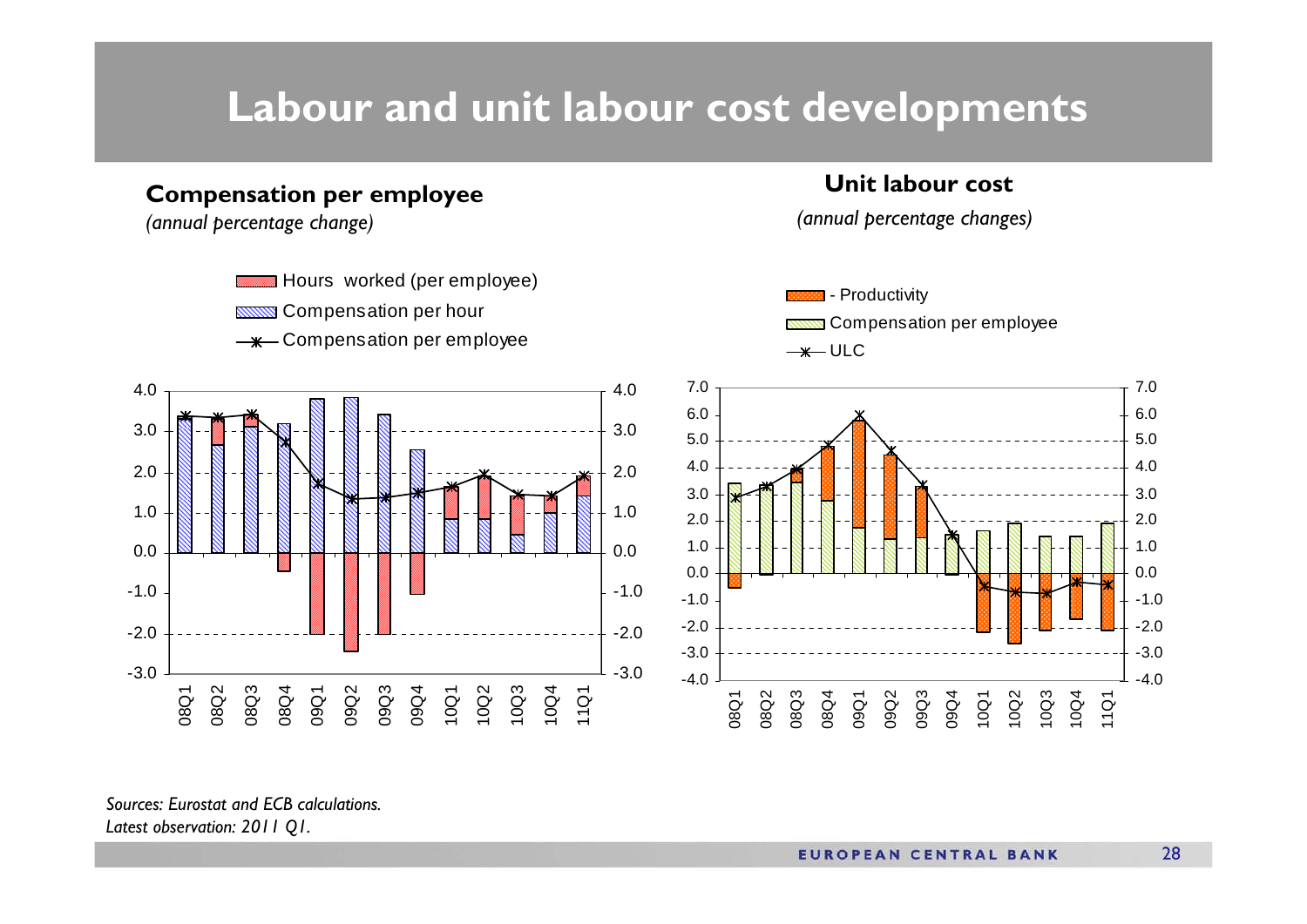# **Profit and unit labour cost developments**

#### **Decomposition of GDP deflator**

*(annual percentage changes)*

#### **Unit labour cost and profits**

*(level, index 2004Q1 = 100)*



*Sources: Eurostat and ECB calculations.*

*Latest observation: 2011 Q1.* 

*Note: Growth in profit margins is defined as the growth rate of the GDP deflator at basic prices minus that of unit labour cost.*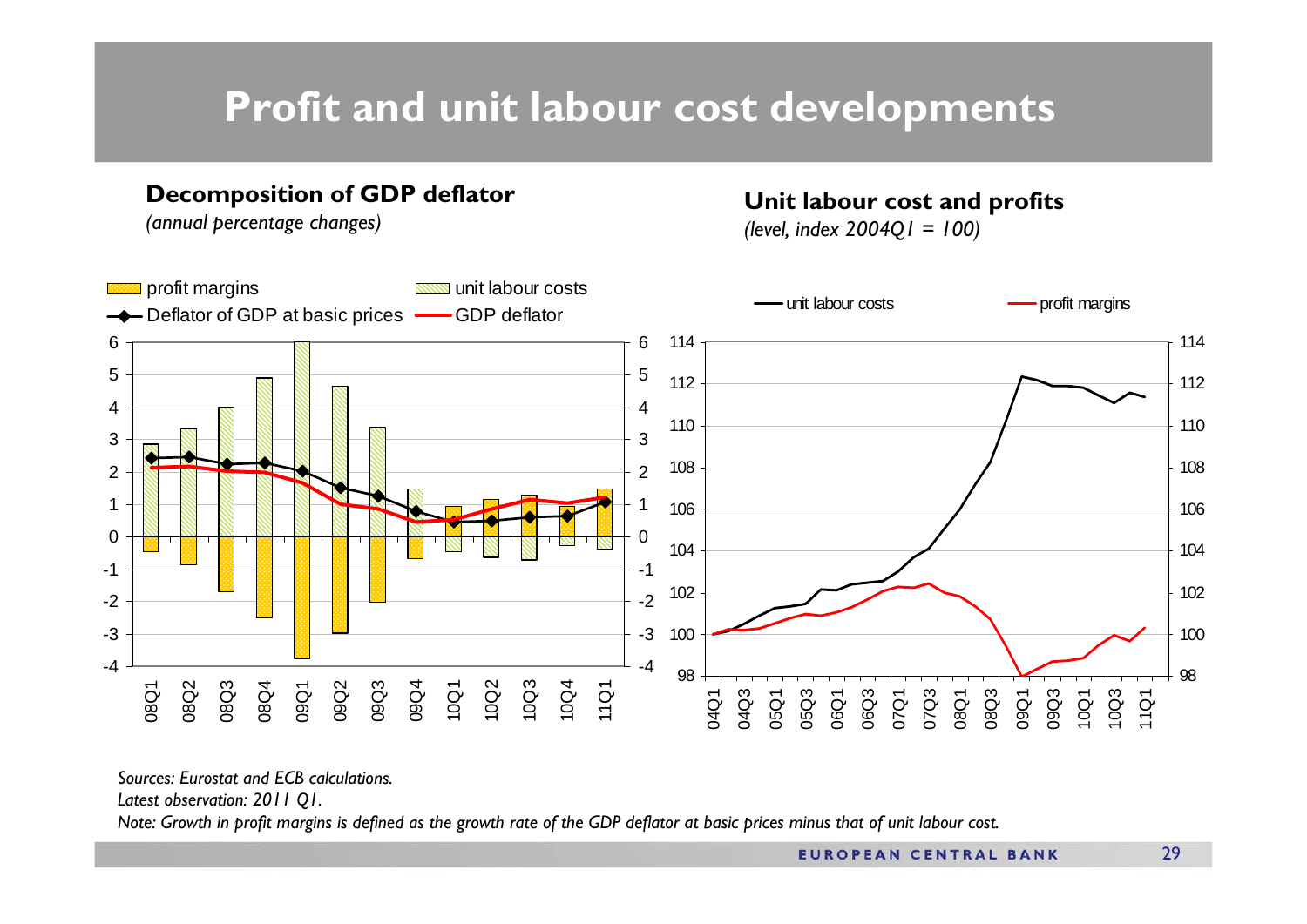# **Profit and unit labour cost developments in Italy**

#### **Decomposition of GDP deflator**

# *(annual percentage changes)* **Unit labour cost and profits** *(level, index 2004Q1 = 100)*



*Sources: Eurostat and ECB calculations.*

*Latest observation: 2011 Q1.* 

*Note: Growth in profit margins is defined as the growth rate of the GDP deflator at basic prices minus that of unit labour cost.*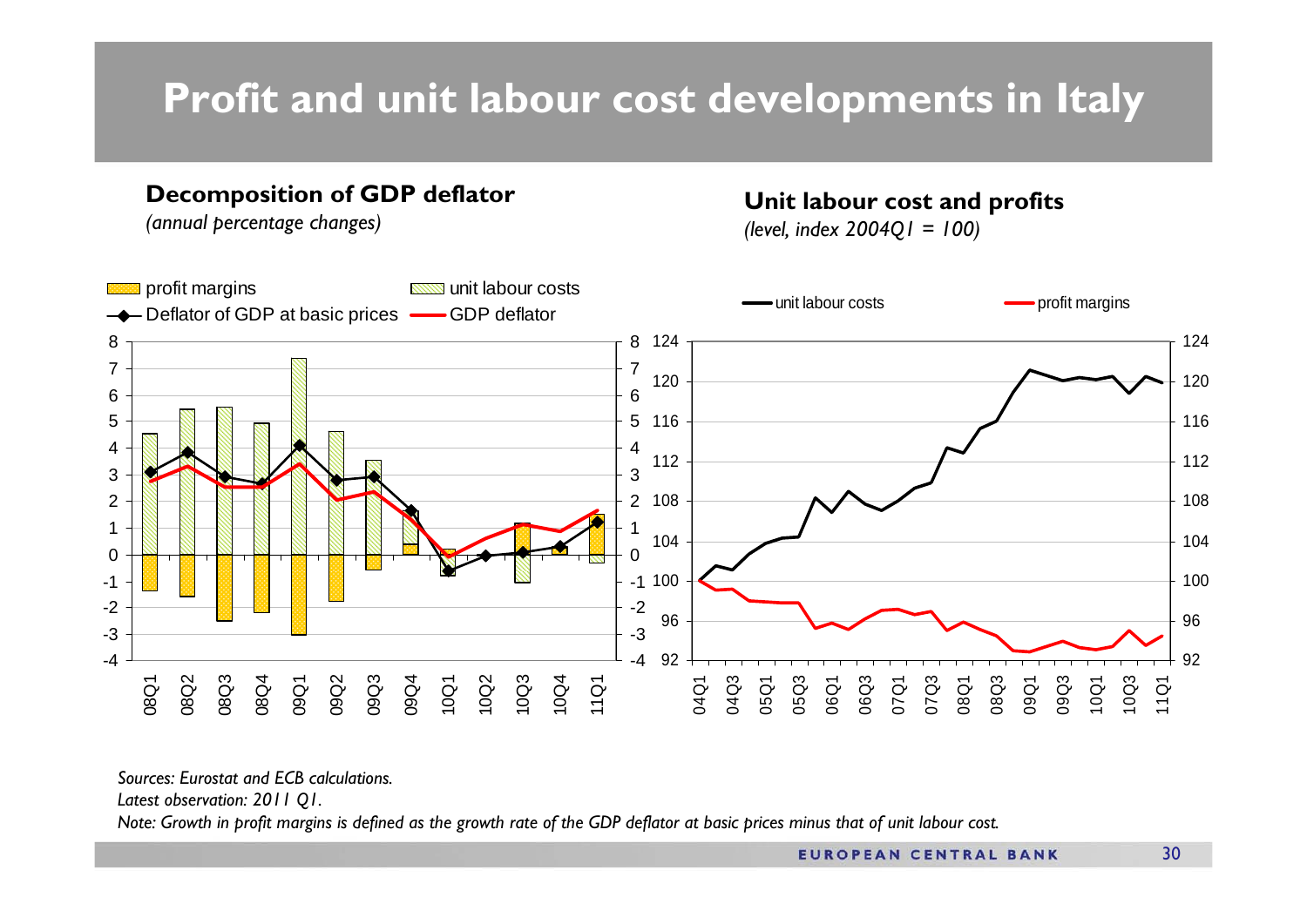# **Long-term forward inflation expectations in the EA, the US and the UK**

### 5-year forward 5 years ahead break-even inflation rates *(% p.a.)*



*Latest observation: 6 July 11*

*Sources: Thomson Reuters, ECB, Federal Reserve board staff calculations, Bank of England*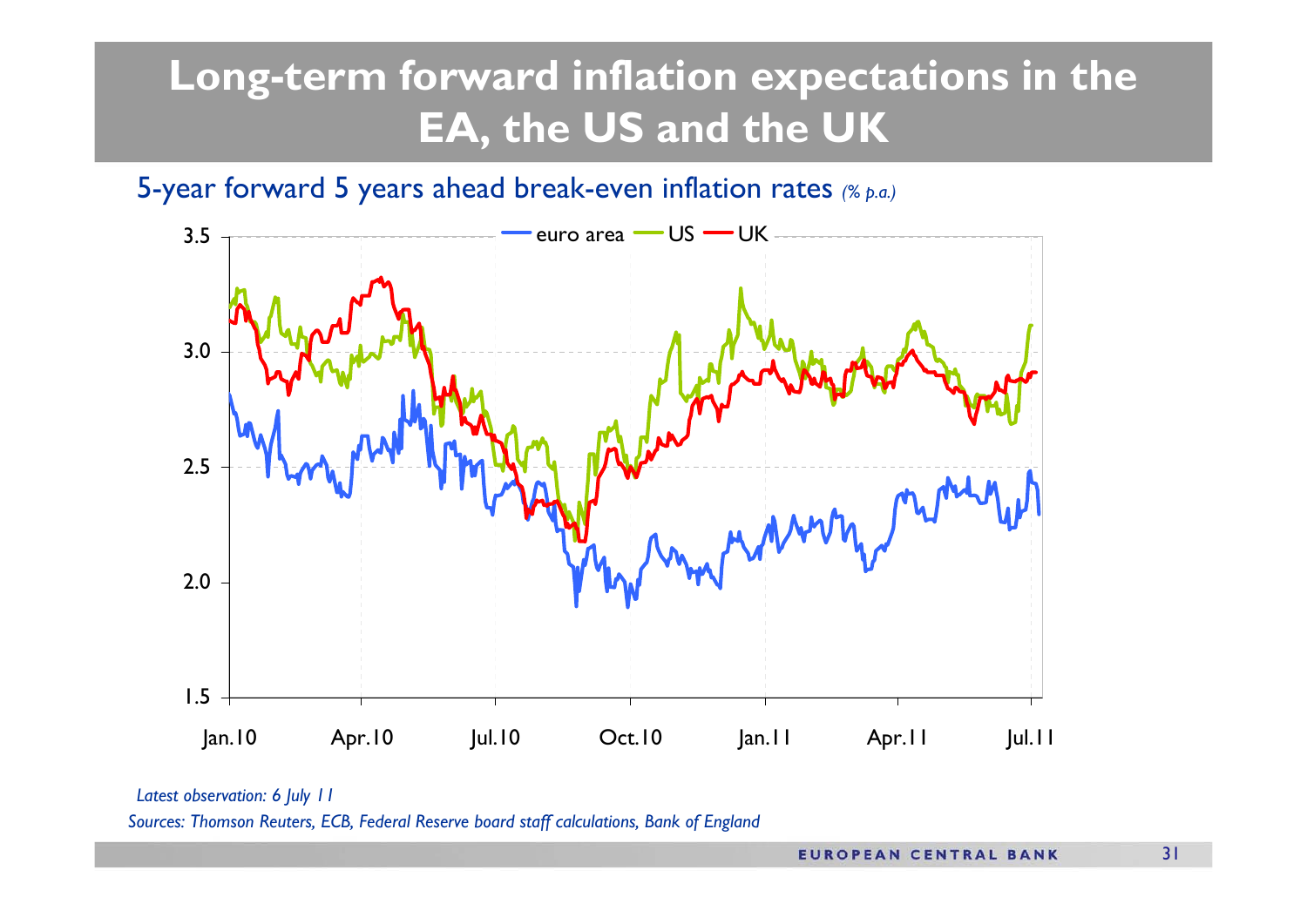### **Government bond spreads vis-à-vis Germany**

#### Ten-year sovereign spreads*(basis points)*



*Source: Thomson Reuters. Latest obs: 6 July 2011.*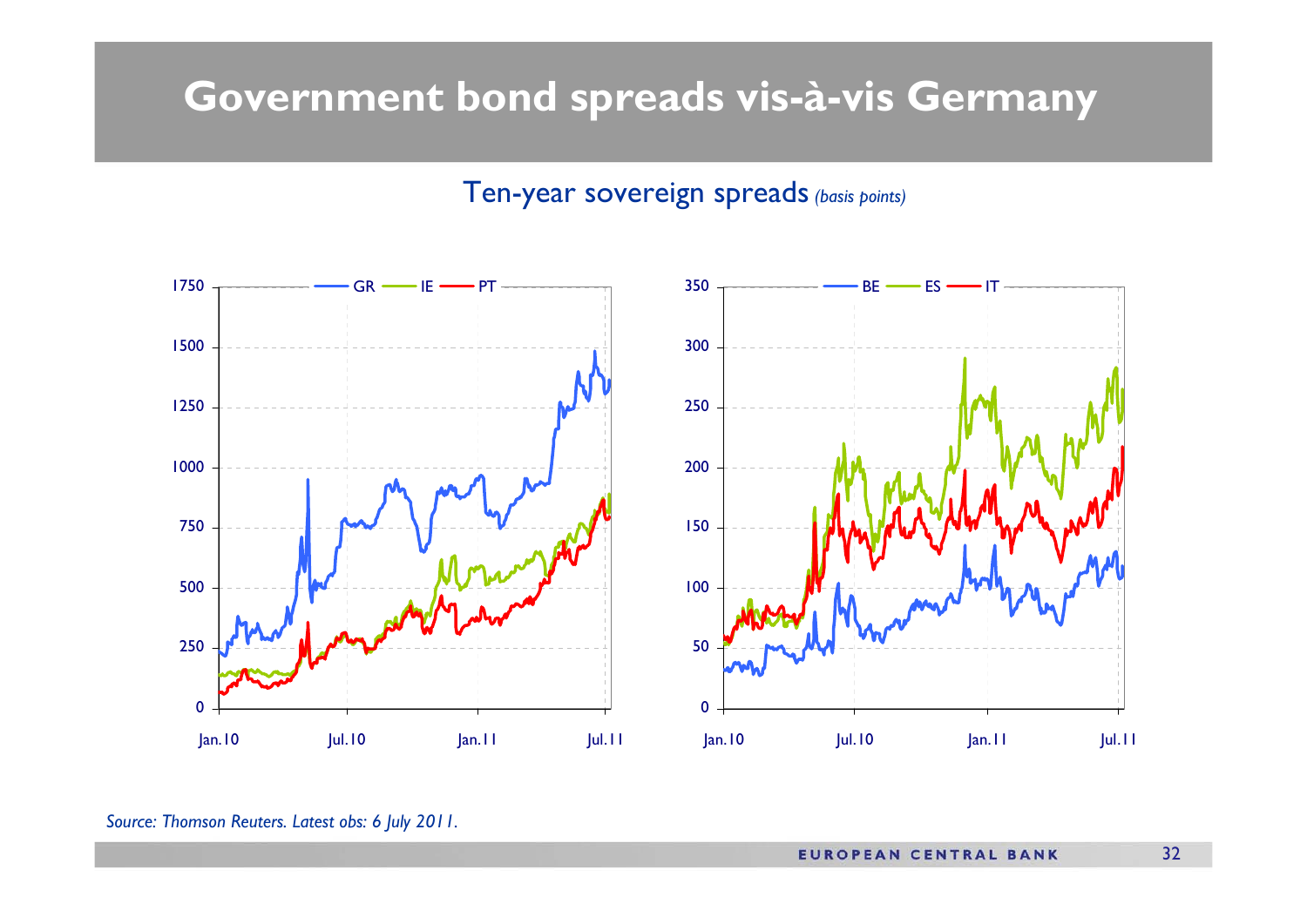# **Time-varying correlations among 10-yr sovereign bond yields: Some ongoing intensification of peripheral tensions**



*Source: ECB staff calculations based on GARCH methods. Latest observation: 1 July 2011, 20 days moving averages. Notes: The charts show: (i) the average correlation of stressed countries (Greece, Ireland and Portugal) vis-à-vis Italy, Belgium and Spain; (ii) the average correlation of Greece, Ireland and Portugal vis-à-vis Austria, Finland, France, Germany and the Netherlands, which are labelled as "vis-à-vis countries with solid fiscal fundamentals".*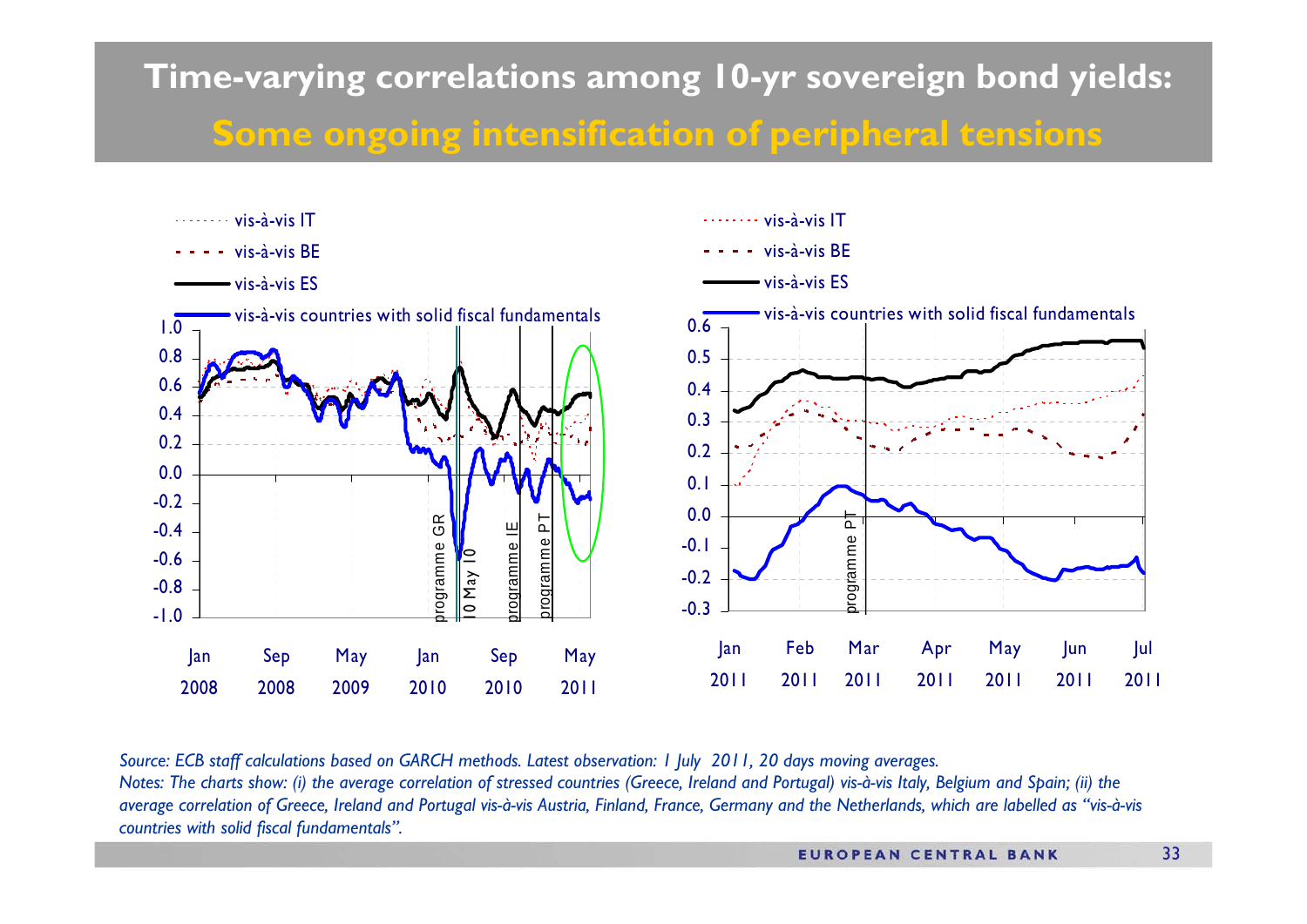### **Bank CDS**

Banks 5-year CDS *(basis points)*



*Latest observation: 6 July 11*

*Source: Thomson Reuters : CDS spread of the largest bank from each country. "Non-stressed" is calculated as weighted average based on ECB's capital key.*  **EUROPEAN CENTRAL BANK** 34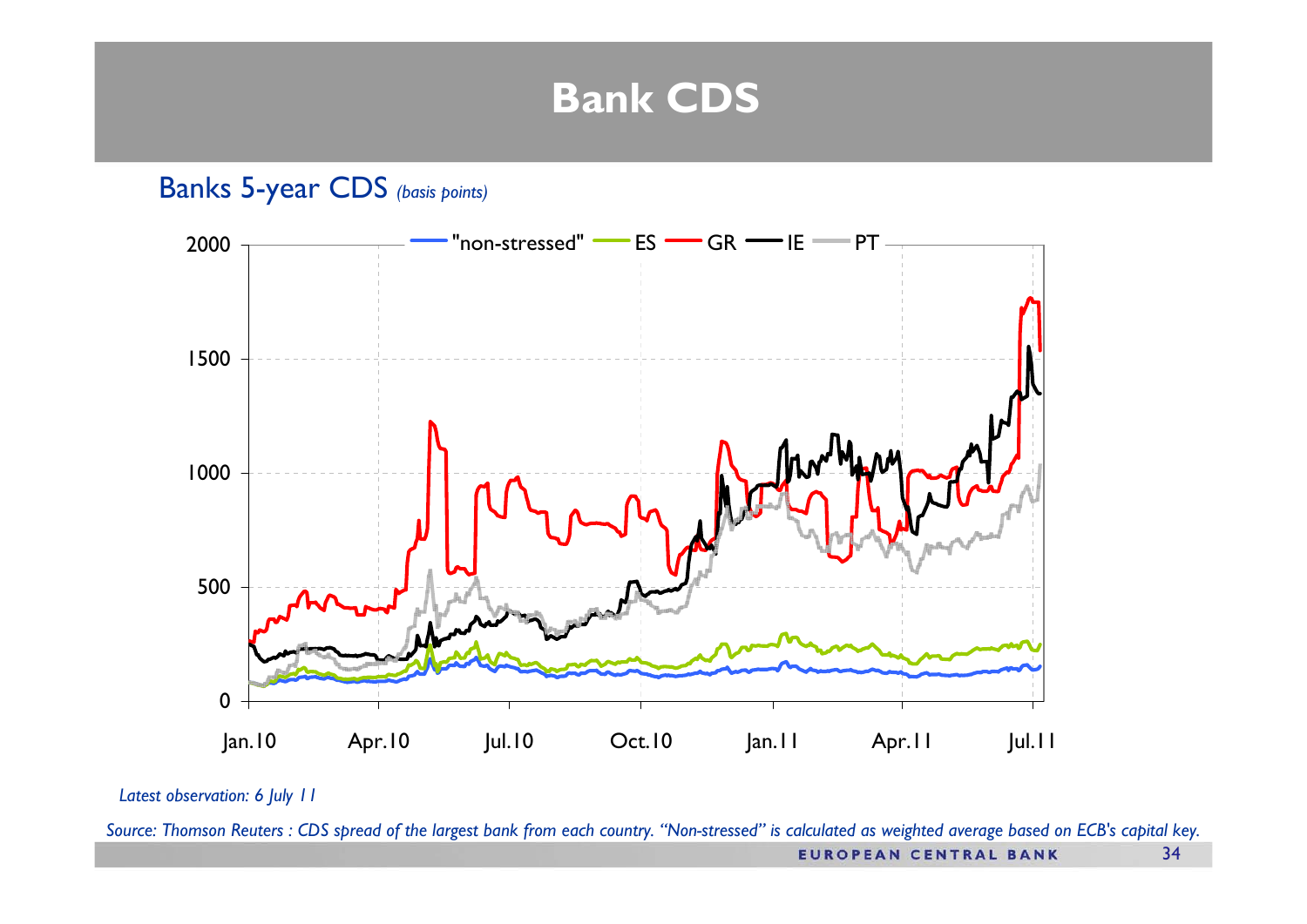# **High correlation between sovereign and bank CDS**



*Source: Datastream and ECB calculations.*

*Note: The chart presents average sovereign CDS (weighted with the capital key at the ECB) and bank CDS (simple average for 10 largest euro area banks) for daily observations in the period 1.1.2010 – 6.7.2011. Diagonal line at 45°. The first few July 2011 observations are added to 11Q2.* **EUROPEAN CENTRAL BANK**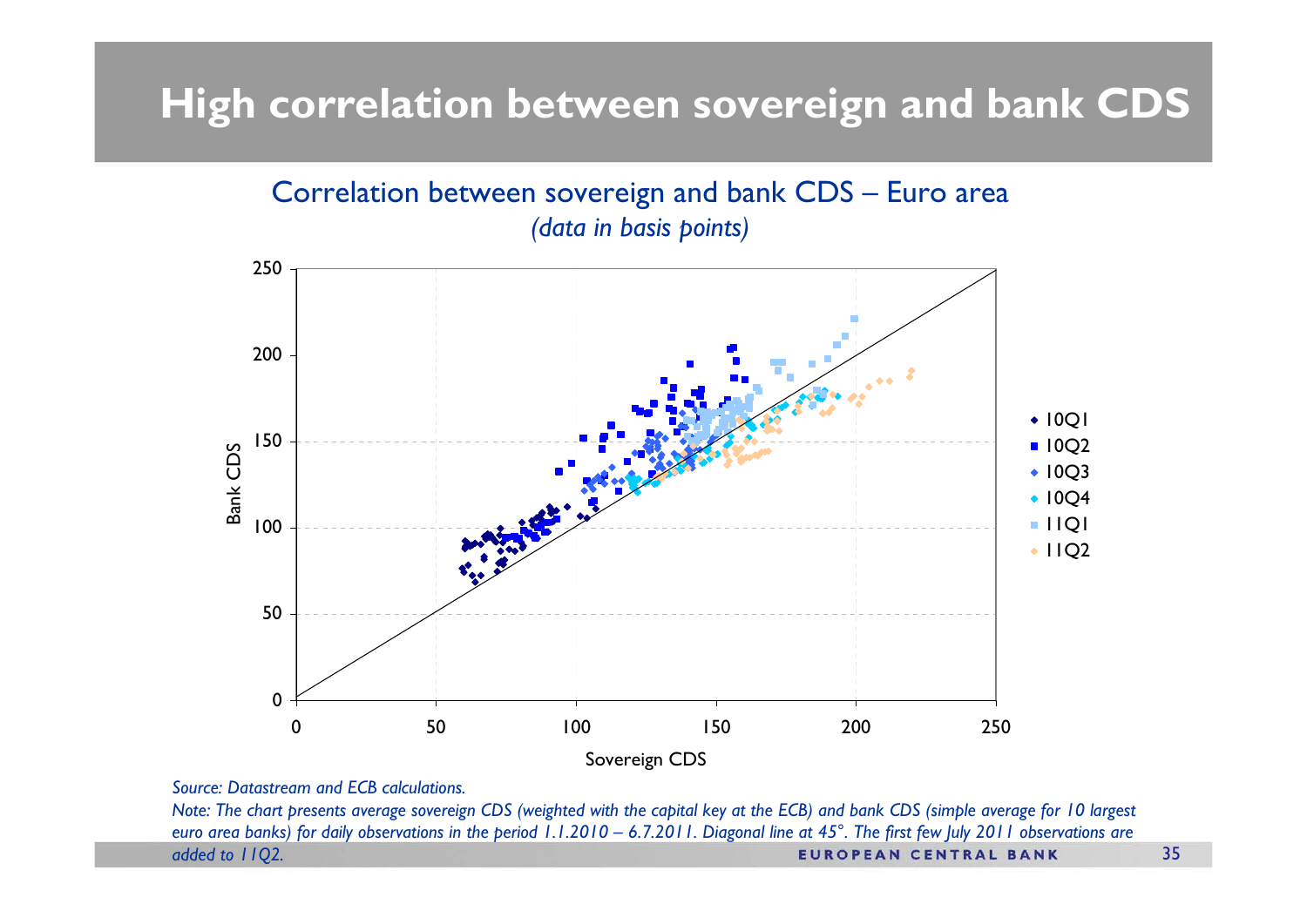# **High correlation in all EA countries – although with different patterns**



#### *Source: Datastream and ECB calculations.*

*Note: The chart presents sovereign CDS and median bank CDS for daily observations in the period 1.1.2010 – 6.7.2011. Diagonal line at 45°. Data in basis points. The first few July 2011 observations are added to 11Q2.*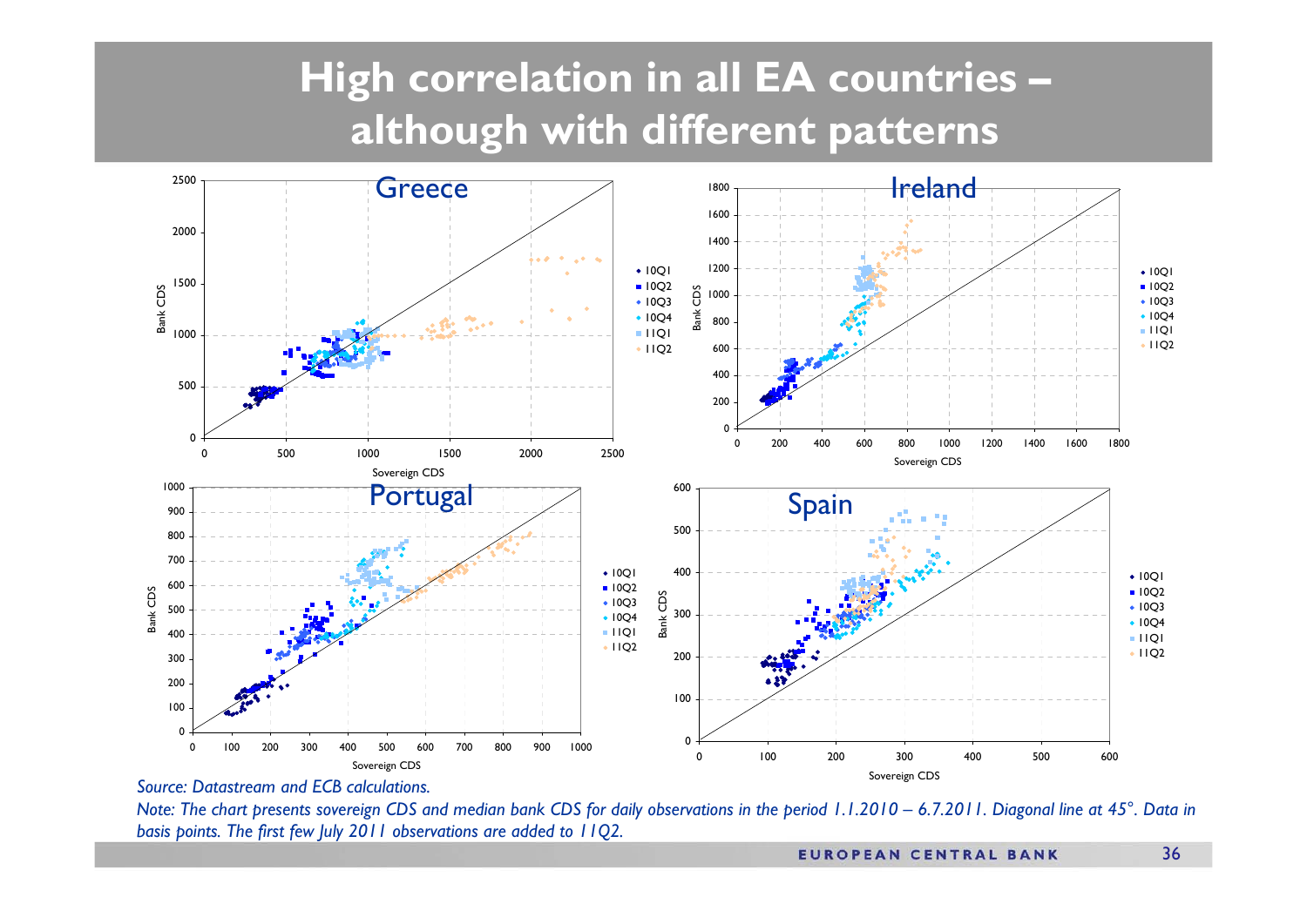# **Correlation between sovereign and bank credit risk for UK and US is virtually zero**



*Source: Datastream and ECB calculations.*

*Note: The chart presents sovereign CDS and median bank CDS for daily observations in the period 1.1.2010 – 6.7.2011. Diagonal line at 45°. Data in basis points. The first few July 2011 observations are added to 11Q2.*37**EUROPEAN CENTRAL BANK**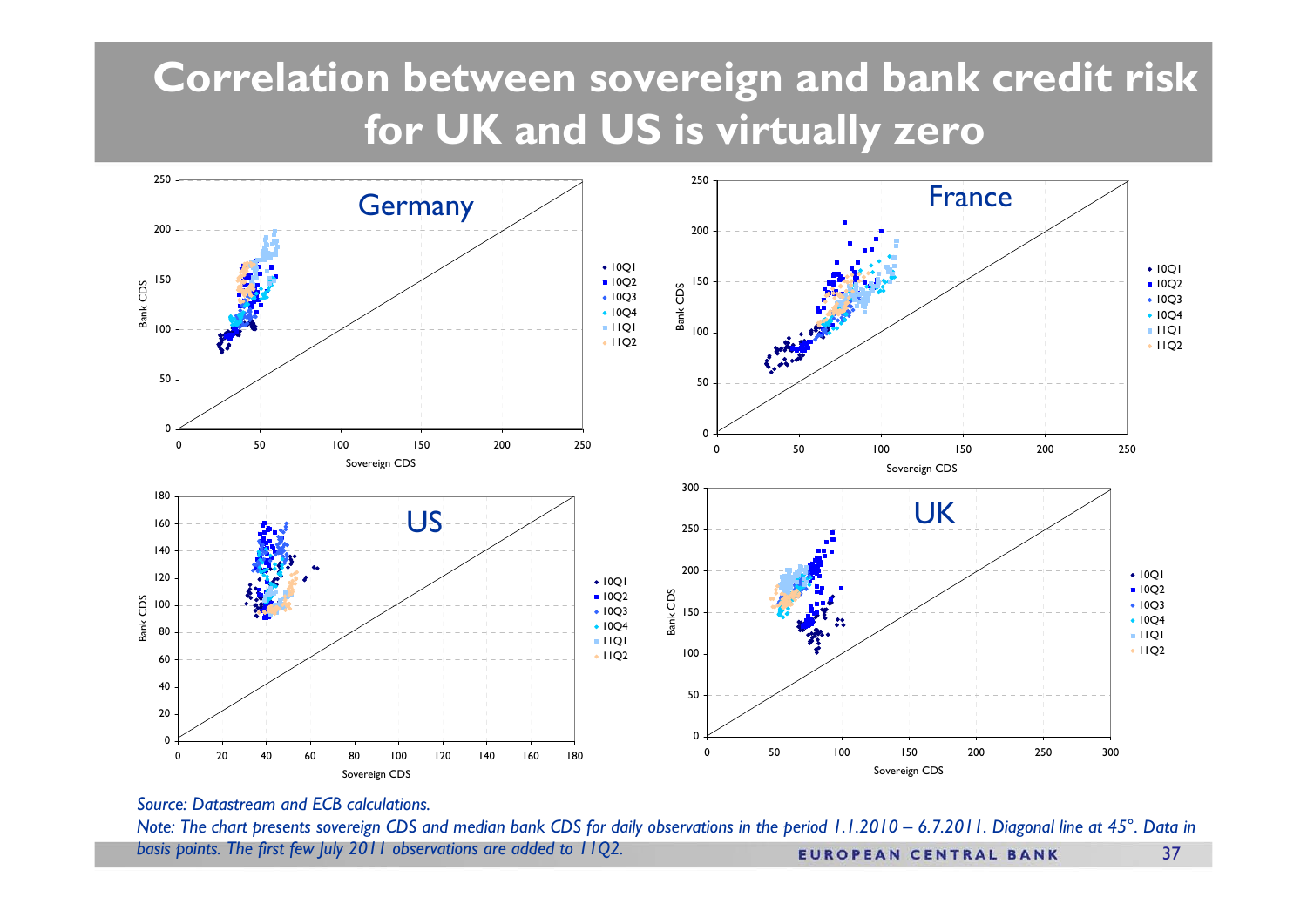# **High correlation between sovereign and bank CDS Italy**

Correlation between sovereign and bank CDS *(data in basis points)*



*Source: Datastream and ECB calculations.*

*Note: The chart presents sovereign CDS and median bank CDS for daily observations in the period 1.1.2010 – 6.7.2011. Diagonal line at 45°. Data in basis points. The first few July 2011 observations are added to 11Q2.*

**EUROPEAN CENTRAL BANK**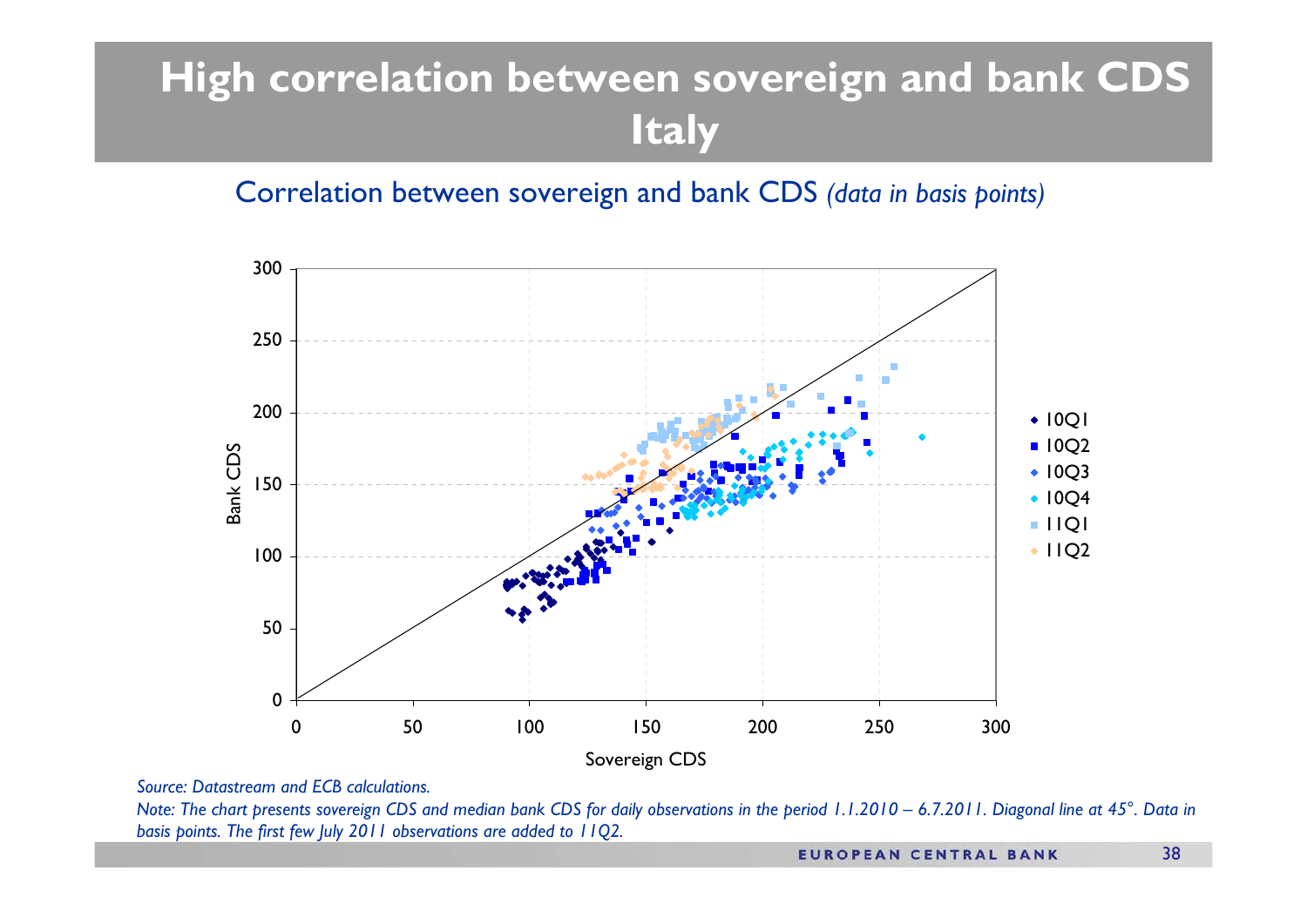### **Real effective exchange rates – US dollar**

*(Index: 2005=100)*



*Source: IMF.Note: Last observation refers to April 2011.*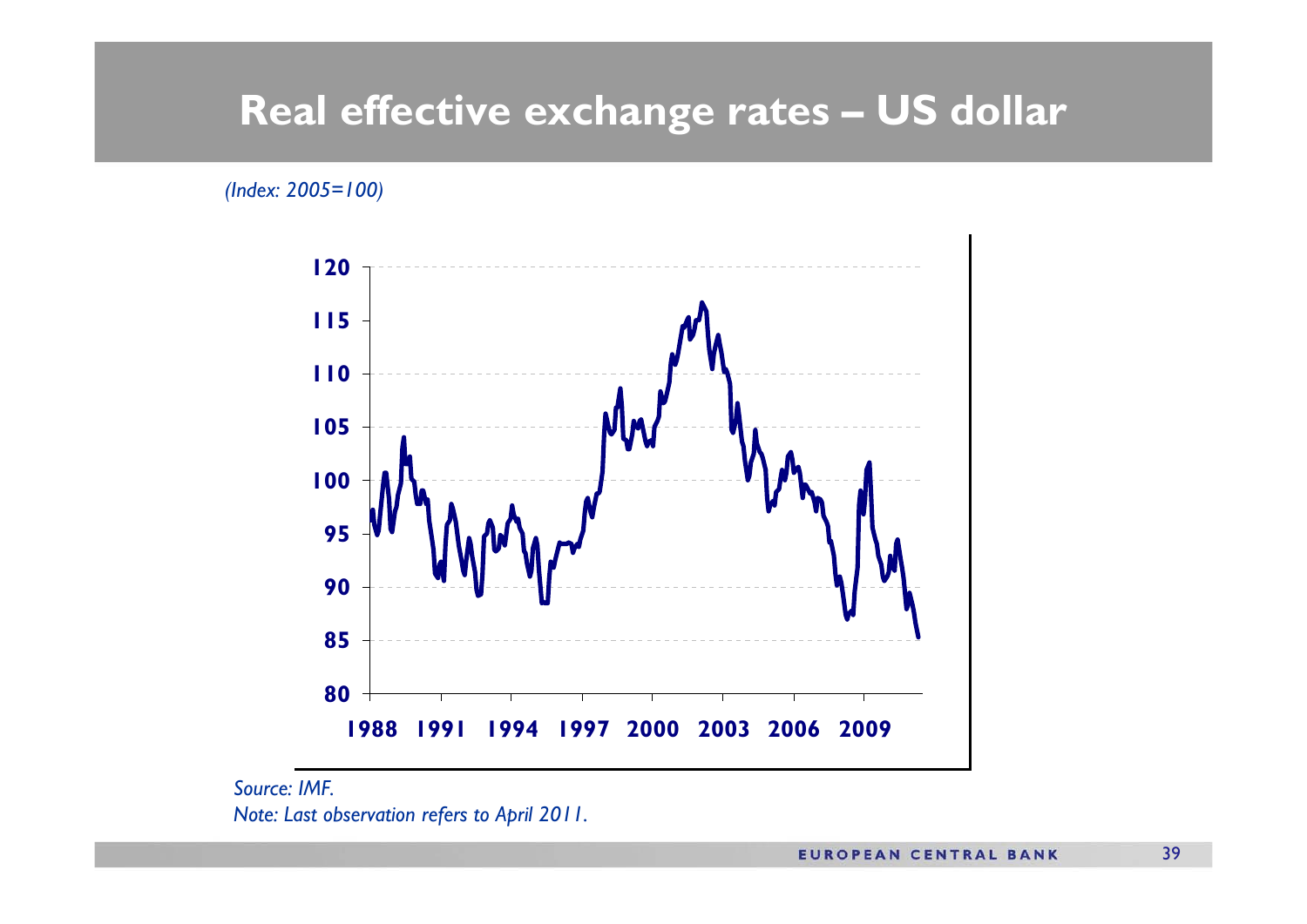### **Real effective exchange rates – Euro**

*(Index: 2005=100)*



*Source: IMF.Note: Last observation refers to April 2011.*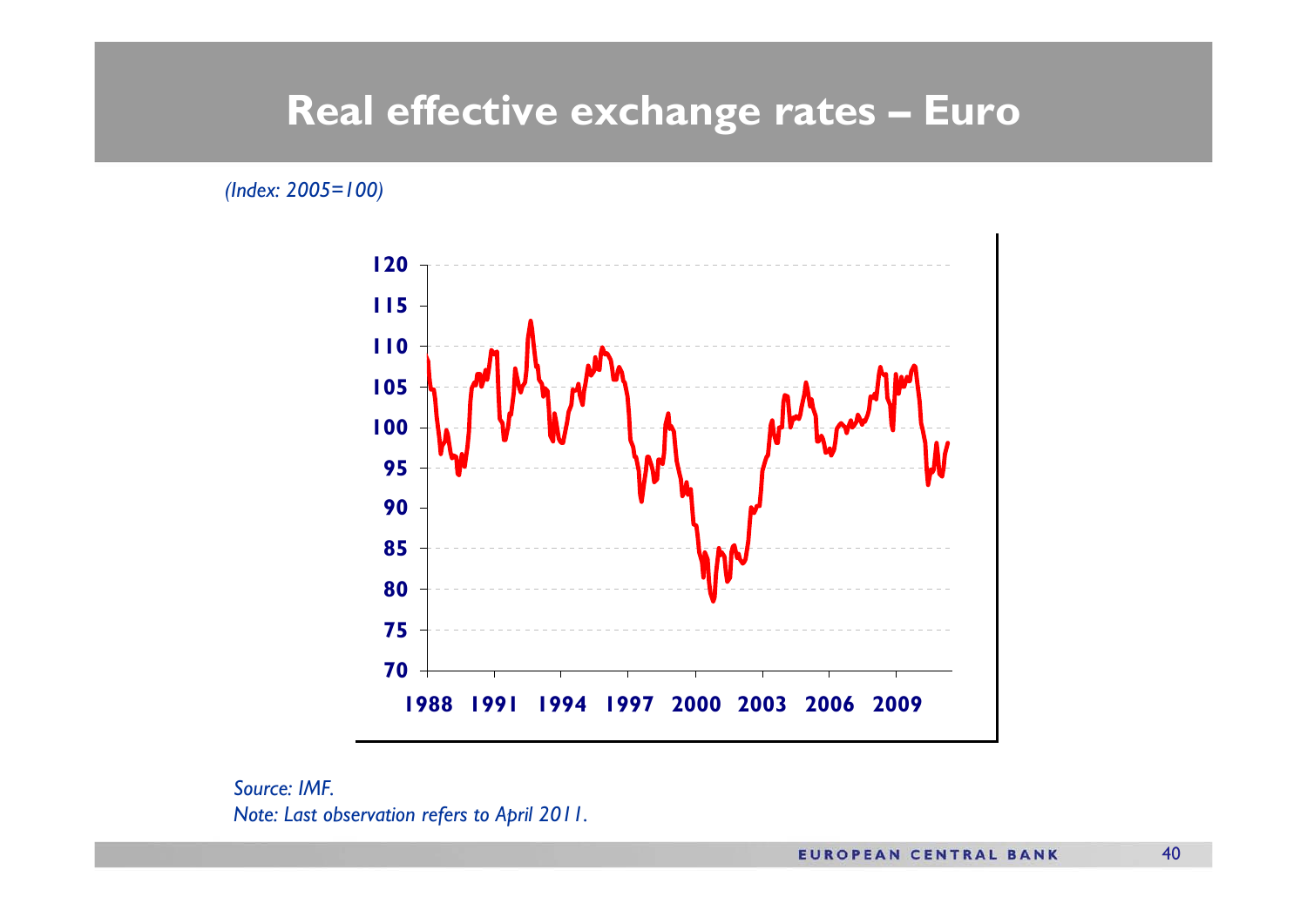### **Real effective exchange rates – Chinese yuan**

#### *(Index: 2005=100)*



*Source: IMF.Note: Last observation refers to April 2011.*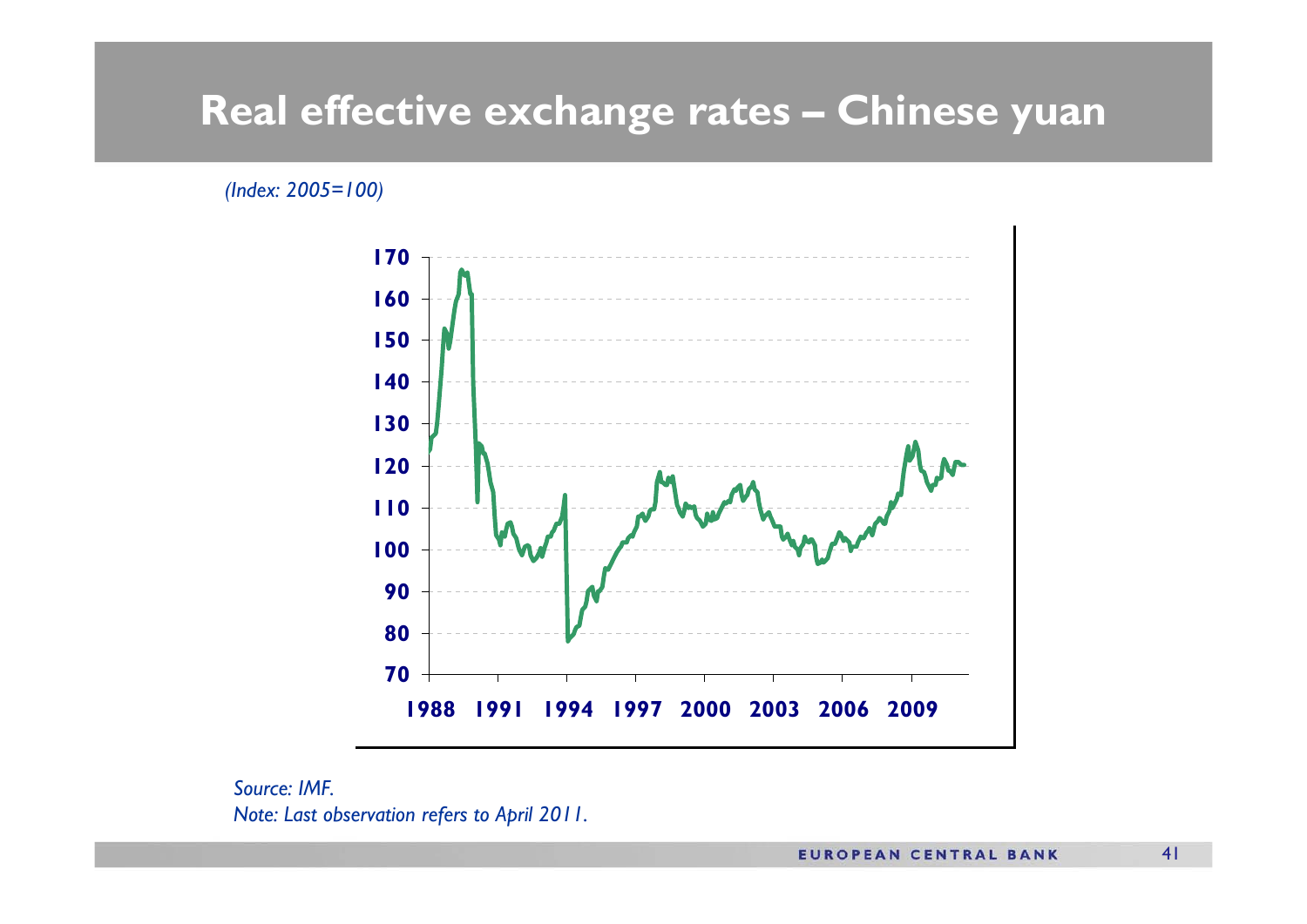### **Developments in M3**

**M3** *(growth rates in percent, sa)*

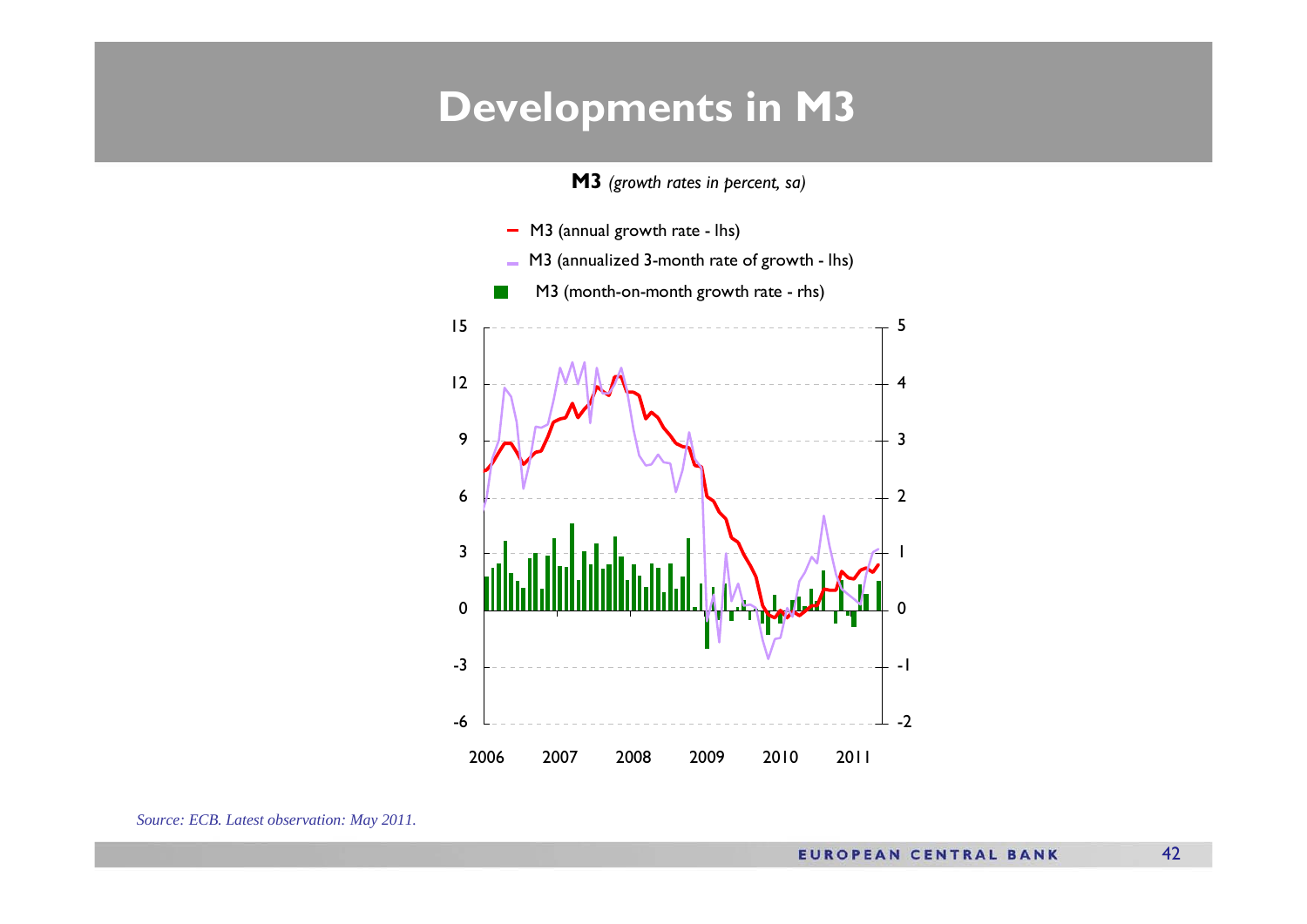### **Private sector loans and economic nominal dynamics**

*MFI loans to private sector and economic activity (annual percentage change)*



*Source: ECB. Figure 2011Q1.*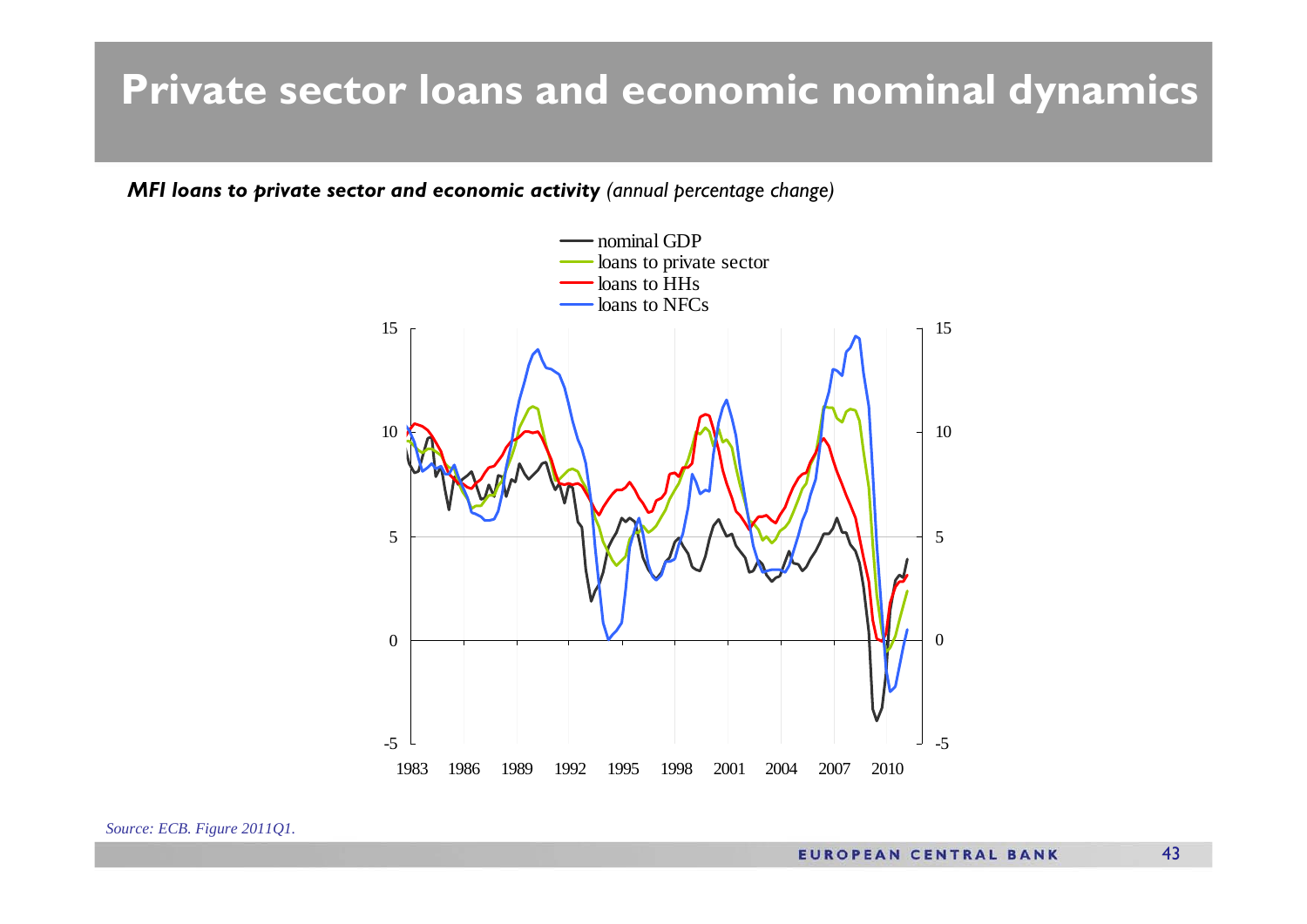# **MFI loans to households and non-financial corporations**



*Source: ECB. Latest observation: May 2011.*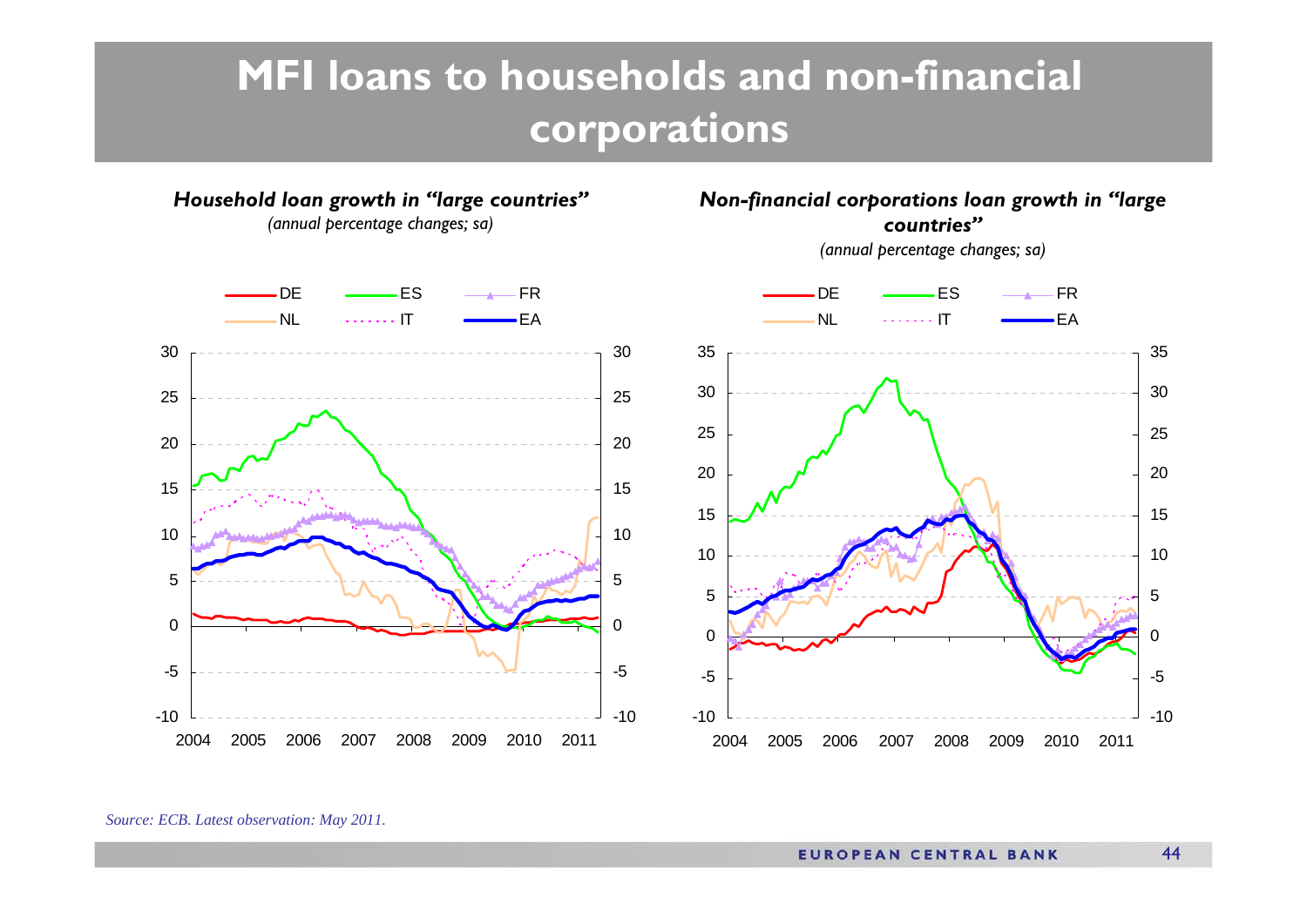# **Monetary policy operations and liquidity needs**





*Sources: ECB.Latest observation: 26 June 2011.*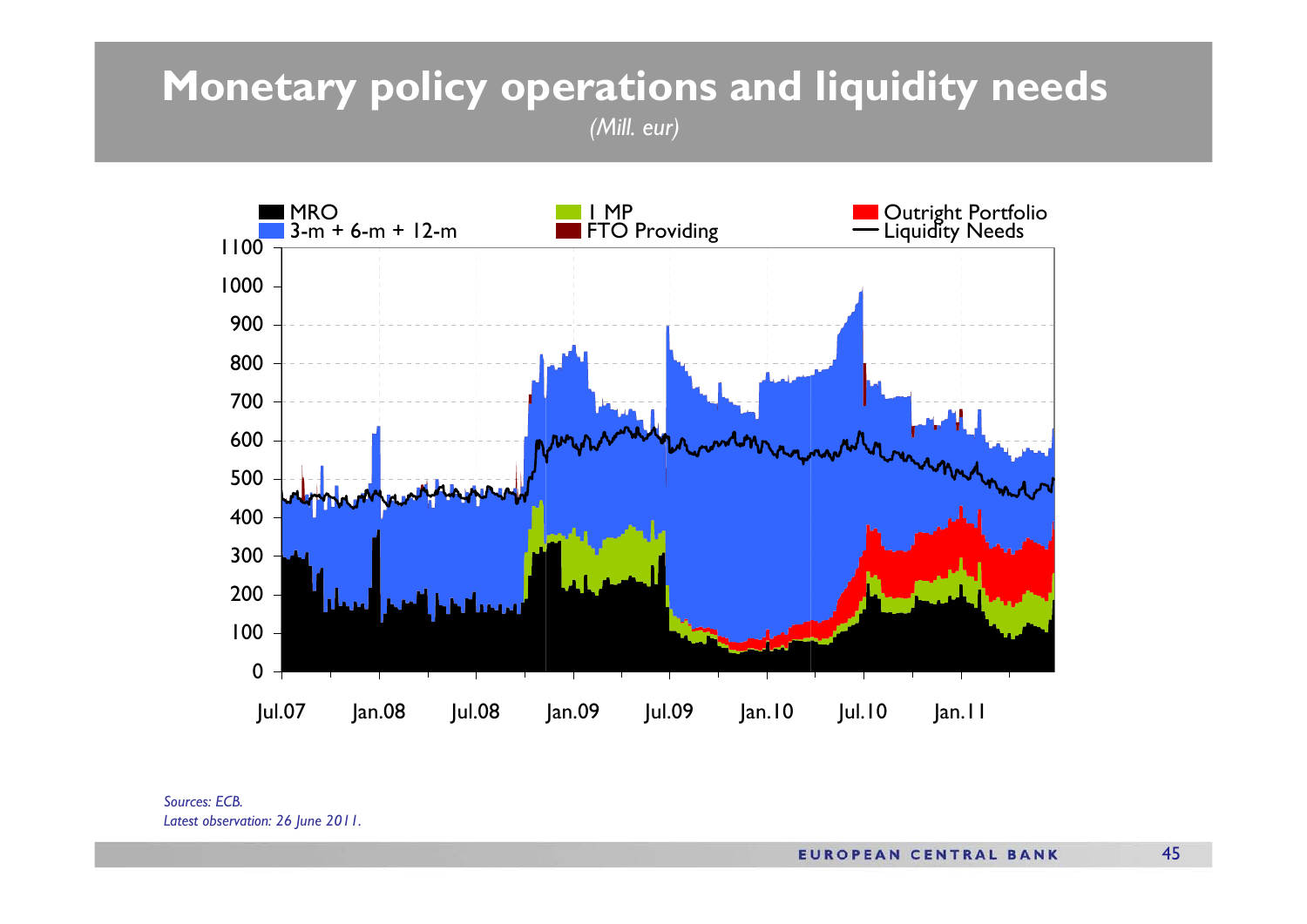### **Fed assets**



Through Jun 22, 2011

Source: Federal Reserve Board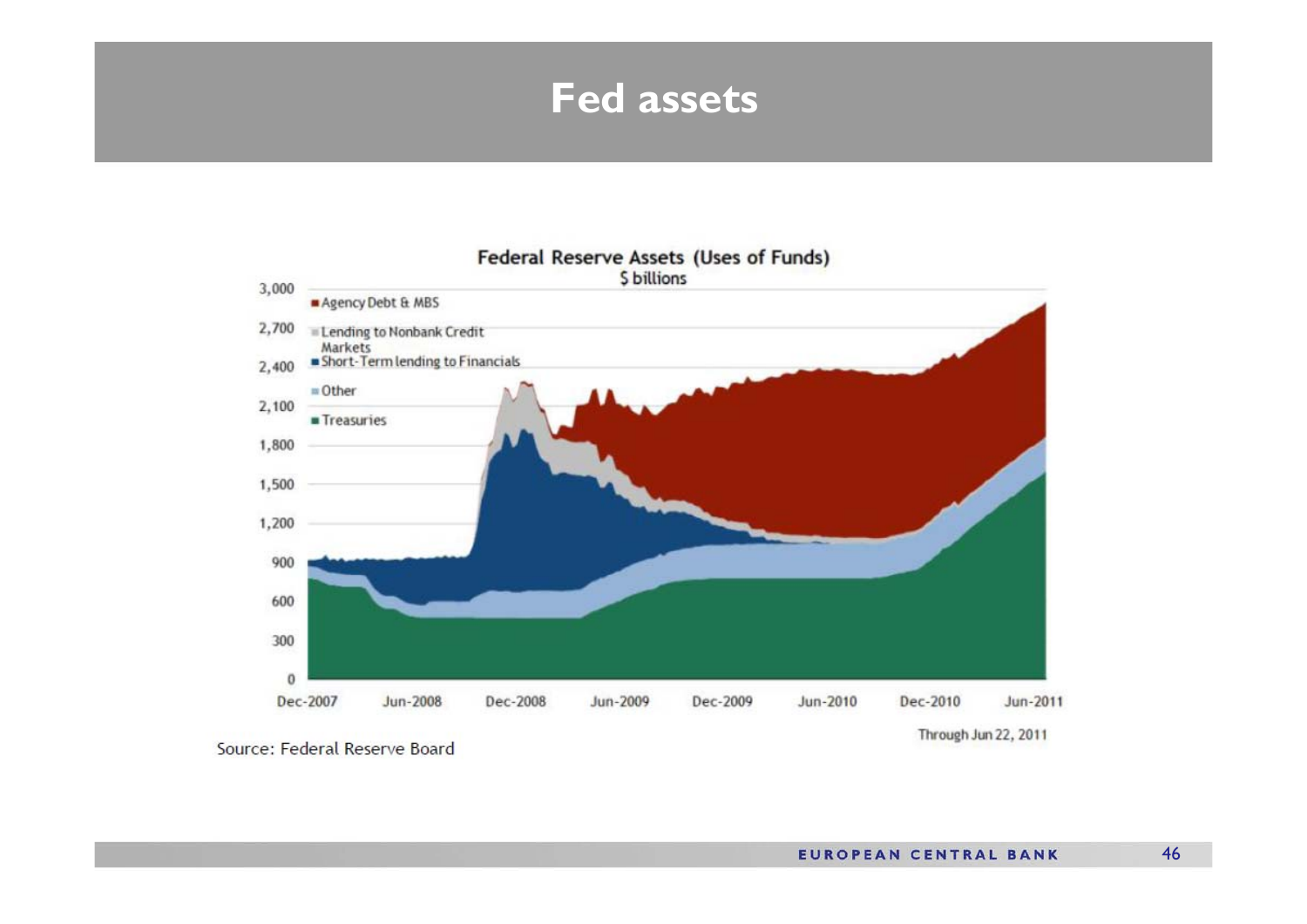# **Real and nominal three-month interest rates - EA, UK and US** *(percentages per annum)*

#### *Real interest rates*

#### *Nominal interest rates*





*Sources: Reuters, Consensus Forecast and ECB calculations. Latest observation: Average of daily rates in June 2011.*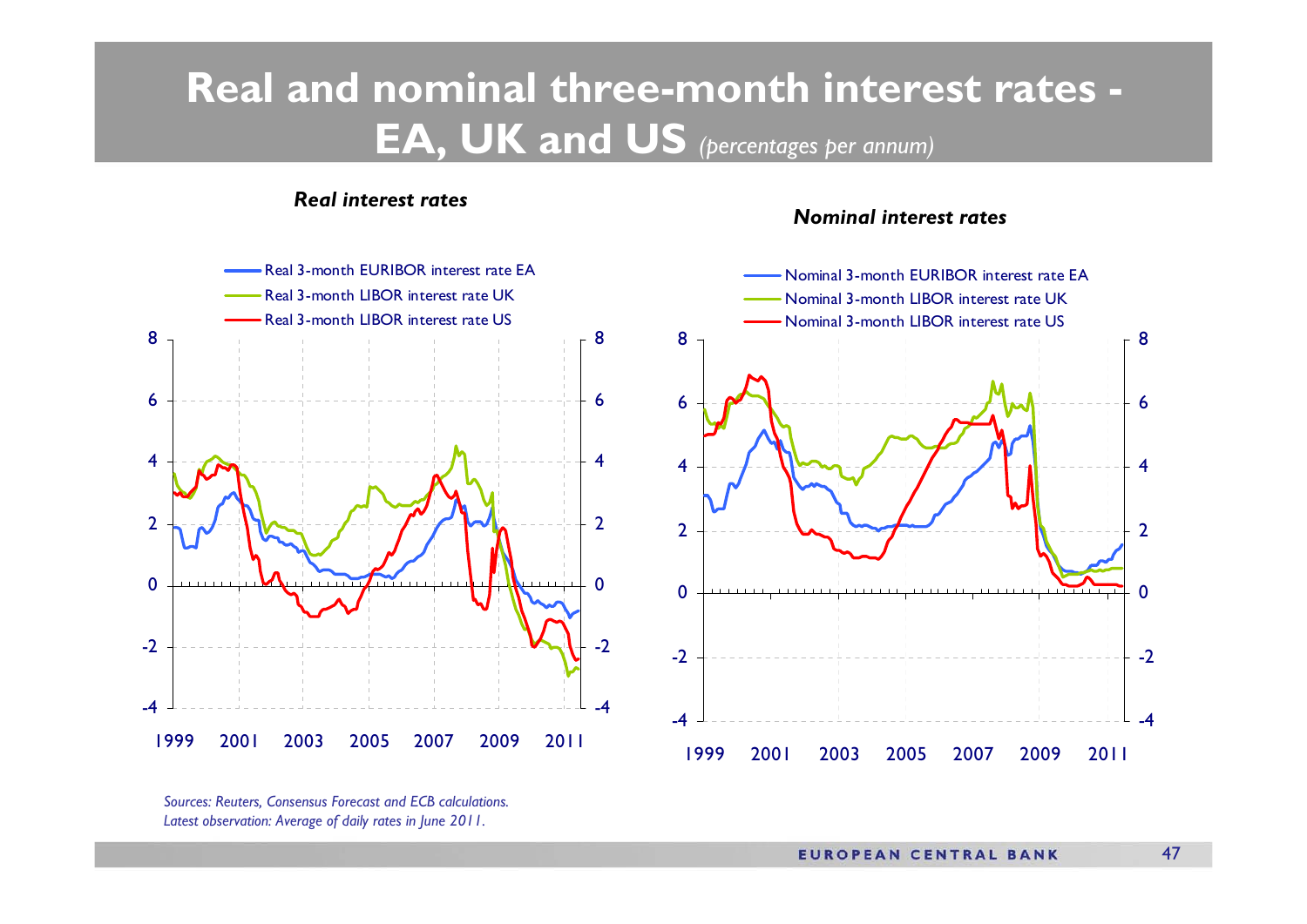# **Fiscal position – public gross debt (1)**

#### Government gross debt in the biggest euro area economies (% of GDP)



*Sources: Eurostat and 2011 updates of the stability programmes.*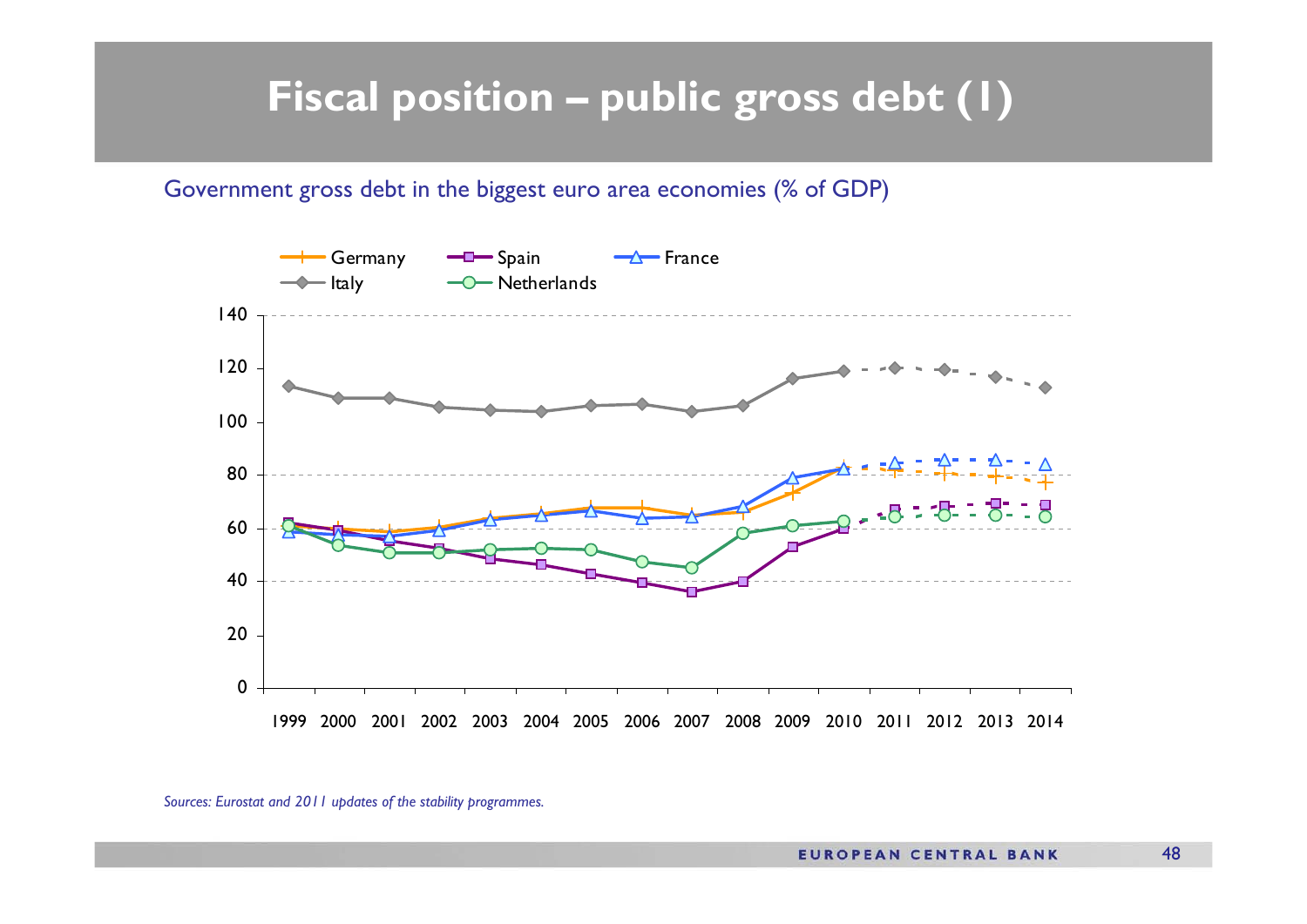# **Fiscal position – public gross debt (2)**

#### Government gross debt in the programme countries (% of GDP)



*Sources: Eurostat, 2011 updates of the stability programmes (Ireland) and the EU/IMF adjustment programmes (Greece and Portugal).*